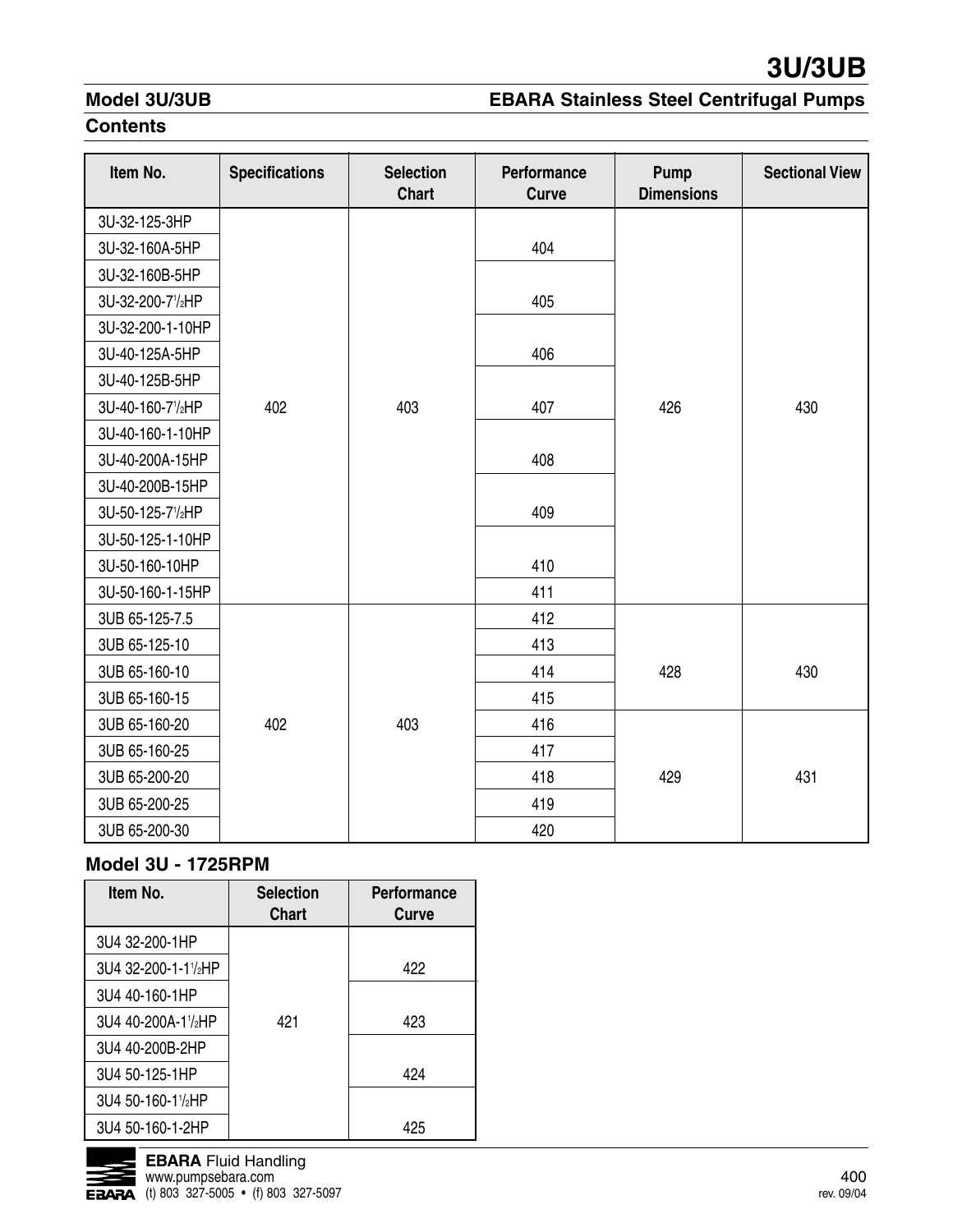**3U/3UB**

## **Model 3U/3UB**

# **EBARA Stainless Steel Centrifugal Pumps**

| <b>Model Designation</b>                          |    |             |                         |    |     |     |             |              |              |
|---------------------------------------------------|----|-------------|-------------------------|----|-----|-----|-------------|--------------|--------------|
|                                                   | 3U | $\mathbf B$ | $\overline{\mathbf{4}}$ | 65 | 200 | 300 | $\mathsf T$ | $\mathbf{3}$ | $\mathbf{C}$ |
| <b>MODEL TYPE --</b>                              |    |             |                         |    |     |     |             |              |              |
| 3U - stainless steel centrifugal                  |    |             |                         |    |     |     |             |              |              |
| <b>IMPELLER TYPE ----------</b>                   |    |             |                         |    |     |     |             |              |              |
| (none) - stainless steel                          |    |             |                         |    |     |     |             |              |              |
| $B -$ bronze                                      |    |             |                         |    |     |     |             |              |              |
|                                                   |    |             |                         |    |     |     |             |              |              |
| $SPEED -$                                         |    |             |                         |    |     |     |             |              |              |
| $(none) - 3450$ RPM                               |    |             |                         |    |     |     |             |              |              |
| $4 - 1725$ RPM                                    |    |             |                         |    |     |     |             |              |              |
|                                                   |    |             |                         |    |     |     |             |              |              |
| <b>DISCHARGE SIZE</b><br>$\overline{\phantom{a}}$ |    |             |                         |    |     |     |             |              |              |
| $32 - 1^{1}/4$                                    |    |             |                         |    |     |     |             |              |              |
| $40 - 1^{1}/2$                                    |    |             |                         |    |     |     |             |              |              |
| $50 - 2"$                                         |    |             |                         |    |     |     |             |              |              |
| $65 - 2^{1}/2$                                    |    |             |                         |    |     |     |             |              |              |
|                                                   |    |             |                         |    |     |     |             |              |              |
| IMPELLER PERFORMANCE CODE                         |    |             |                         |    |     |     |             |              |              |
| 125                                               |    |             |                         |    |     |     |             |              |              |
| 160                                               |    |             |                         |    |     |     |             |              |              |
| 200                                               |    |             |                         |    |     |     |             |              |              |
| MOTOR HP $-$                                      |    |             |                         |    |     |     |             |              |              |
| $30 - 3HP$                                        |    |             |                         |    |     |     |             |              |              |
| $50 - 5HP$                                        |    |             |                         |    |     |     |             |              |              |
| $75 - 7.5HP$                                      |    |             |                         |    |     |     |             |              |              |
| $100 - 10HP$                                      |    |             |                         |    |     |     |             |              |              |
| $150 - 15HP$                                      |    |             |                         |    |     |     |             |              |              |
| $200 - 20HP$                                      |    |             |                         |    |     |     |             |              |              |
| $250 - 25HP$                                      |    |             |                         |    |     |     |             |              |              |
| $300 - 30HP$                                      |    |             |                         |    |     |     |             |              |              |
|                                                   |    |             |                         |    |     |     |             |              |              |
| <b>MOTOR ENCLOSURE</b>                            |    |             |                         |    |     |     |             |              |              |
| T-TEFC                                            |    |             |                         |    |     |     |             |              |              |
| $D - ODP$                                         |    |             |                         |    |     |     |             |              |              |
|                                                   |    |             |                         |    |     |     |             |              |              |
| <b>PHASE</b>                                      |    |             |                         |    |     |     |             |              |              |
| $1 -$ single phase                                |    |             |                         |    |     |     |             |              |              |
| $3$ – three phase                                 |    |             |                         |    |     |     |             |              |              |
| <b>MECHANICAL SEAL TYPE</b>                       |    |             |                         |    |     |     |             |              |              |
| C - Carbon/Ceramic/Viton                          |    |             |                         |    |     |     |             |              |              |
| G - Carbon/Ceramic/Buna                           |    |             |                         |    |     |     |             |              |              |

**H – Hot water – Carbon/Ni-Resist/Viton**

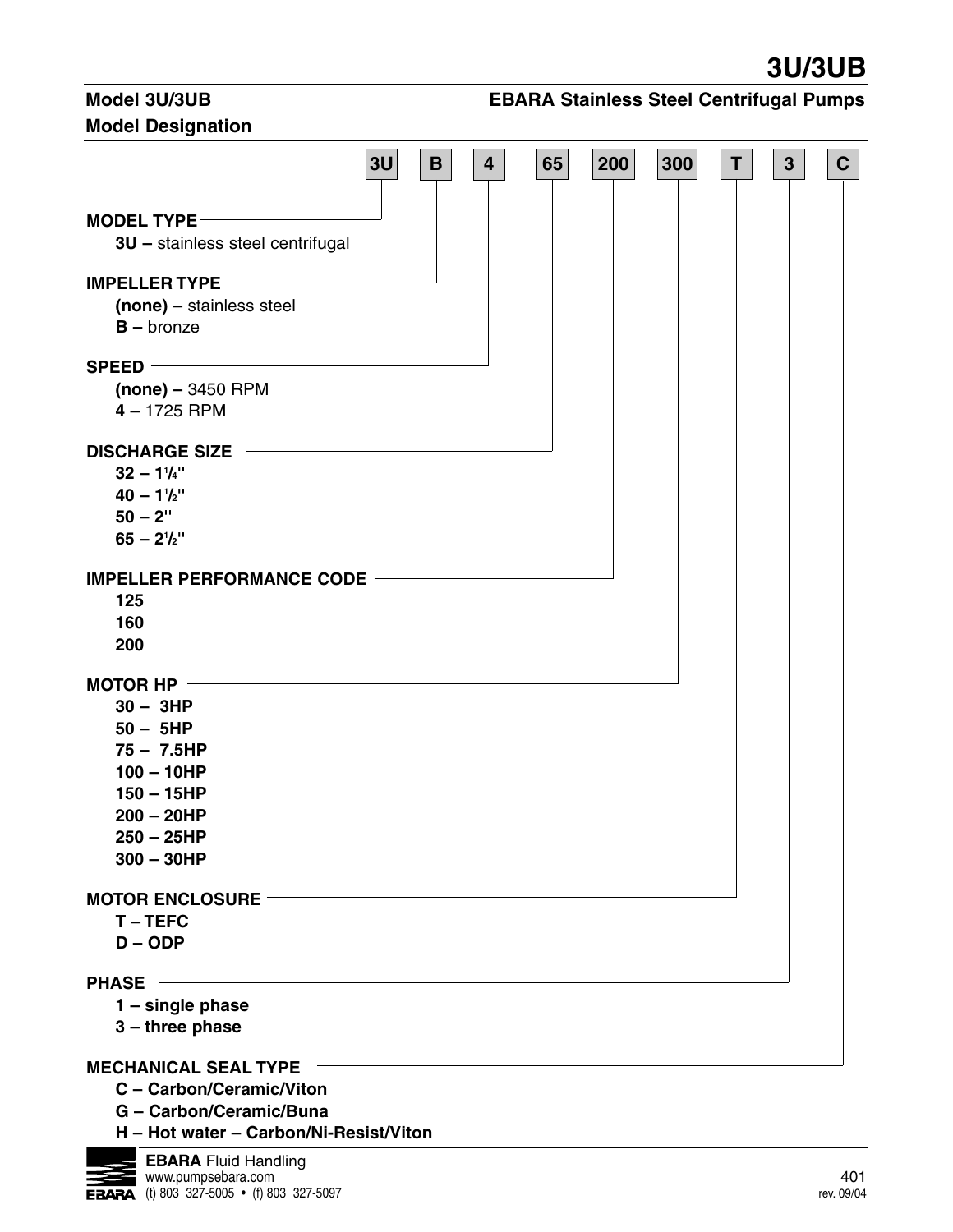# **Model 3U/3UB**

# **EBARA Stainless Steel Centrifugal Pumps**

## **Specifications**

|                                | <b>Standard</b>                                         | <b>Optional</b>                                      |
|--------------------------------|---------------------------------------------------------|------------------------------------------------------|
| <b>Size</b>                    |                                                         |                                                      |
| Suction                        | 3U32 - 2" ANSI Equivalent                               | Companion Flange kit                                 |
| (150 lb. ANSI R.F. equivalent) | 3U40 - 2 <sup>1</sup> / <sub>2</sub> " ANSI Equivalent  | 150 Lb. ANSI, Female NPT                             |
|                                | 3U50 - 2 <sup>1</sup> / <sub>2</sub> " ANSI Equivalent  |                                                      |
|                                | 3UB65 - 3" ANSI Equivalent                              |                                                      |
| Discharge                      | 3U32 - 11/4" ANSI Equivalent                            |                                                      |
| (150 lb. ANSI R.F. equivalent) | 3U40 - 11/2" ANSI Equivalent                            |                                                      |
|                                | 3U50 - 2" ANSI Equivalent                               |                                                      |
|                                | 3UB65 - 2 <sup>1</sup> / <sub>2</sub> " ANSI Equivalent |                                                      |
| Range of HP                    | 3U - 3 HP to 15 HP                                      |                                                      |
|                                | $3UB - 71/2$ HP to 30 HP                                |                                                      |
| <b>Range of Performance</b>    |                                                         |                                                      |
| Capacity                       | 13 to 650 GPM at 3450 RPM                               |                                                      |
| Head                           | 33 to 250 feet at 3450 RPM                              |                                                      |
| <b>Liquid handled</b>          |                                                         |                                                      |
| Type of liquid                 | Clean water                                             |                                                      |
| Temperature                    | 212°F (100°C)                                           | Max. 250 $\degree$ F (121 $\degree$ C) with optional |
|                                |                                                         | high temperature seal                                |
| Max. working pressure          | 230 PSI (15 Bar)                                        |                                                      |
| <b>Materials</b>               | 3U<br>3UB                                               |                                                      |
| Casing                         | <b>304L Stainless Steel</b><br>304L Stainless Steel     | 3UB - Optional stainless steel                       |
| Impeller (closed type)         | 304L Stainless Steel<br><b>Bronze</b>                   | impeller                                             |
| <b>Shaft Sleeve</b>            | 304L Stainless Steel<br>304L Stainless Steel            |                                                      |
| <b>Bracket</b>                 | Cast iron<br>Cast iron                                  |                                                      |
| <b>Shaft Seal</b>              | Mechanical Seal - Type 21                               |                                                      |
| Seal Material                  | Carbon/Ceramic/Viton                                    | Consult factory for additional                       |
|                                | Carbon/Ceramic/Buna                                     | optional seal availability                           |
|                                | Hot water - Carbon/Ni-Resist/Viton, 250°F (121°C) max.  |                                                      |
| <b>Direction of Rotation</b>   | Clockwise when viewed from motor end                    |                                                      |
| <b>Motor</b>                   |                                                         |                                                      |
| Type                           | NEMA JM, TC, TSC Frame                                  |                                                      |
| Speed                          | 60 Hz, 3450 RPM (2 poles)                               | 4 pole – consult factory as noted                    |
| Bearing                        | <b>Ball Bearing</b>                                     |                                                      |
| Single Phase                   | $TEFC - 3 HP$                                           |                                                      |
|                                | ODP - 3 HP to 10 HP                                     |                                                      |
| <b>Three Phase</b>             | TEFC $-3$ HP to 30 HP                                   | Explosion proof - consult factory                    |
|                                | ODP $-3$ HP to 30 HP                                    | for availability                                     |
|                                | 208-230/460V                                            | Washdown duty - consult factory                      |
| <b>Motor Protection</b>        | Overload protection must be provided                    | for availability                                     |
| <b>Standard Accessories</b>    | Suction and Discharge Flange Gasket                     |                                                      |
|                                | Motor support                                           |                                                      |
|                                |                                                         |                                                      |

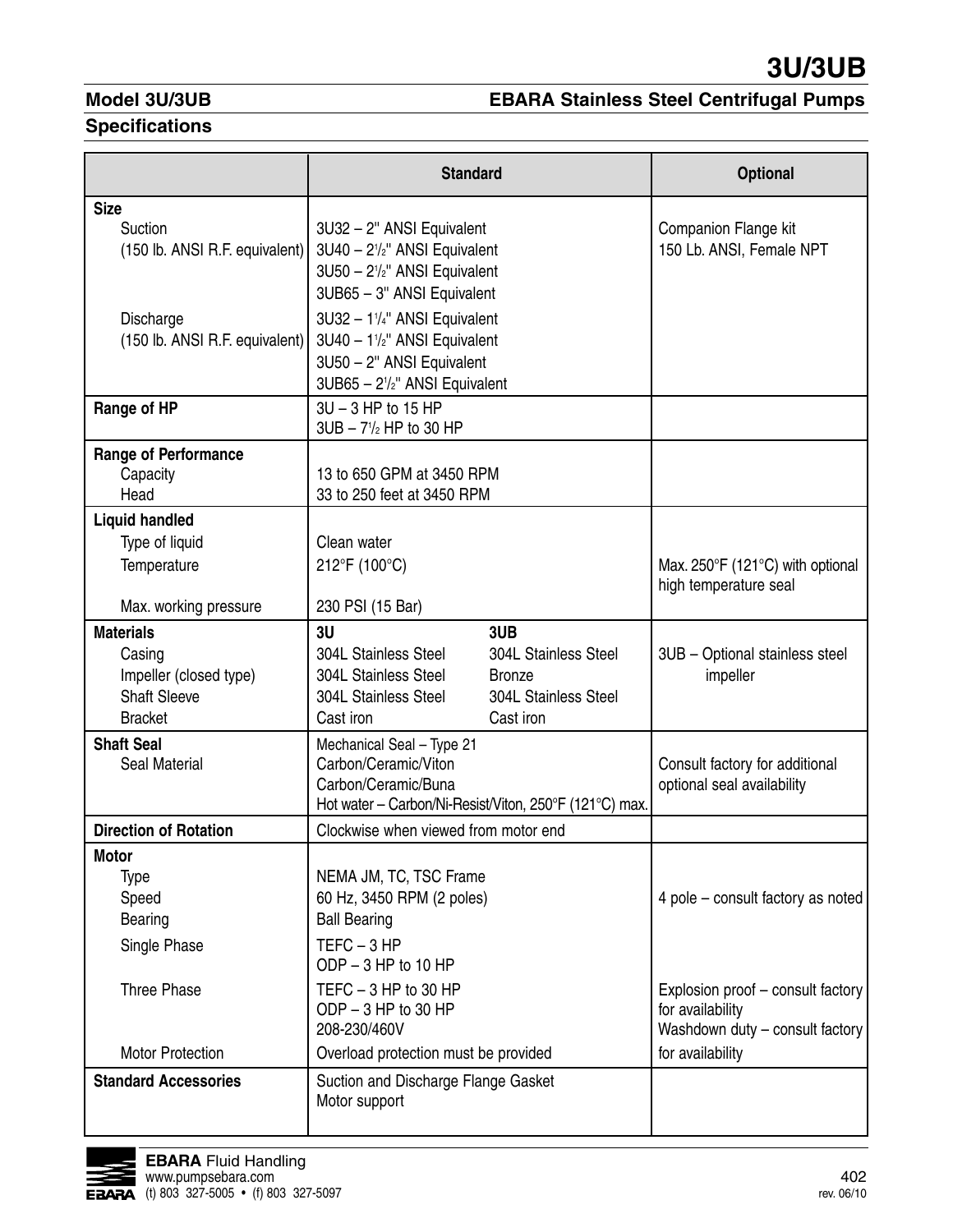# **Model 3U/3UB**

## **EBARA Stainless Steel Centrifugal Pumps**

## **Selection chart**

## **Synchronous Speed 3450 RPM**





- 1. 3U65-125-7.5HP
- 2. 3U65-125-10HP
- 3. 3U65-160-10HP
- 4. 3U65-160-15HP\*
- 5. 3U65-160-20HP\*
- 6. 3U65-160-25HP\*
- 7. 3U65-200-20HP\*
- 8. 3U65-200-25HP\*
- 9. 3U65-200-30HP\*

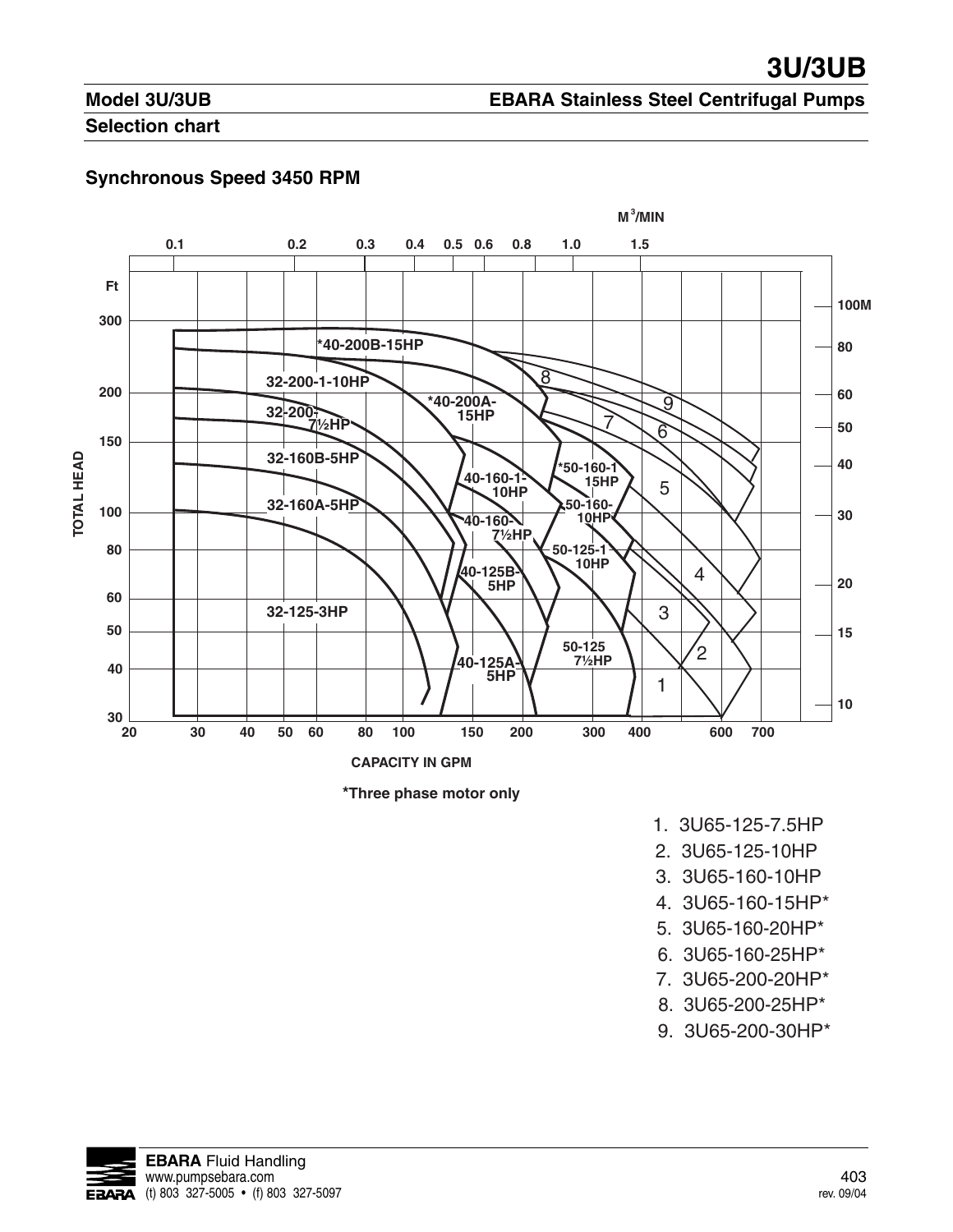#### **EBARA Stainless Steel Centrifugal Pumps**





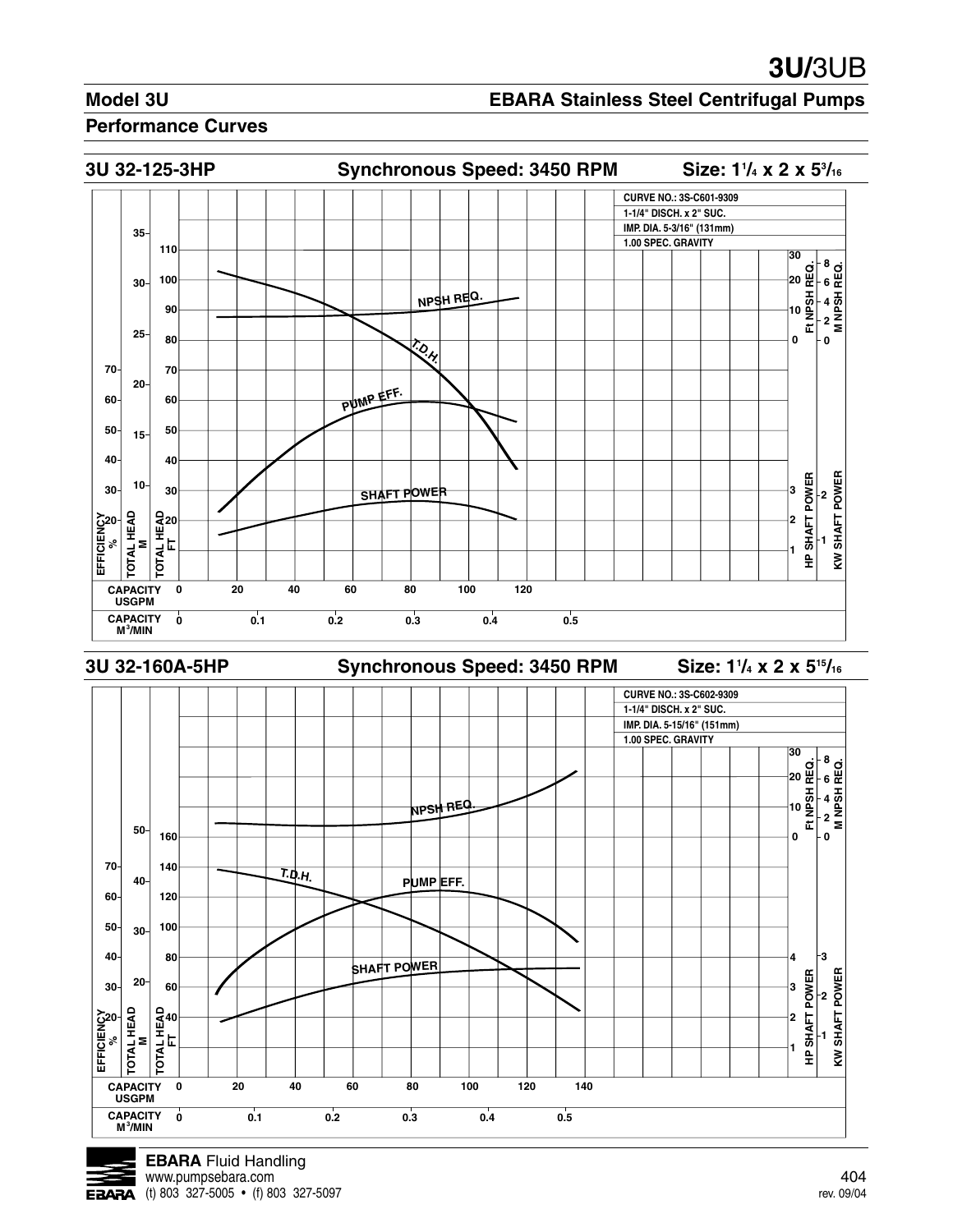### **EBARA Stainless Steel Centrifugal Pumps**





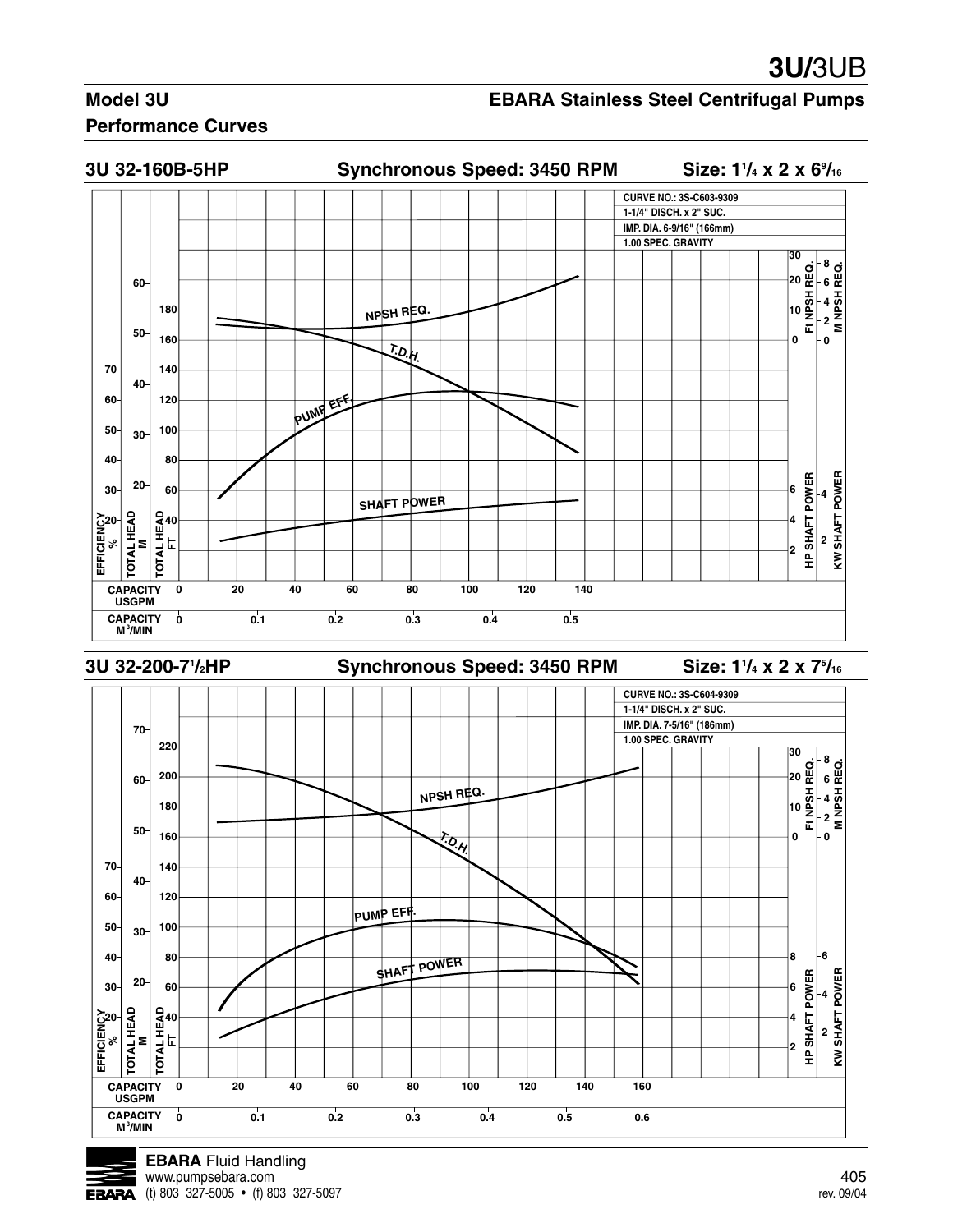#### **EBARA Stainless Steel Centrifugal Pumps**

#### **Performance Curves**



**EBARA** Fluid Handling www.pumpsebara.com 406 = 406 = 406 = 406 = 406 = 406 = 406 = 406 = 406 = 406 = 406 = 406 = 406 = 406 = 406 = 406 = 406 = 406 = 406 = 406 = 406 = 406 = 406 = 406 = 406 = 406 = 406 = 406 = 406 = 406 = 406 = 407 = 407 = 408 =  $\overline{E}$ **EAAA** (t) 803 327-5005 • (f) 803 327-5097 rev. 09/04

**USGPM CAPACITY**

**CAPACITY 0 100 200 300**

**/MIN 0 0.2 0.4 0.6 0. 1.0**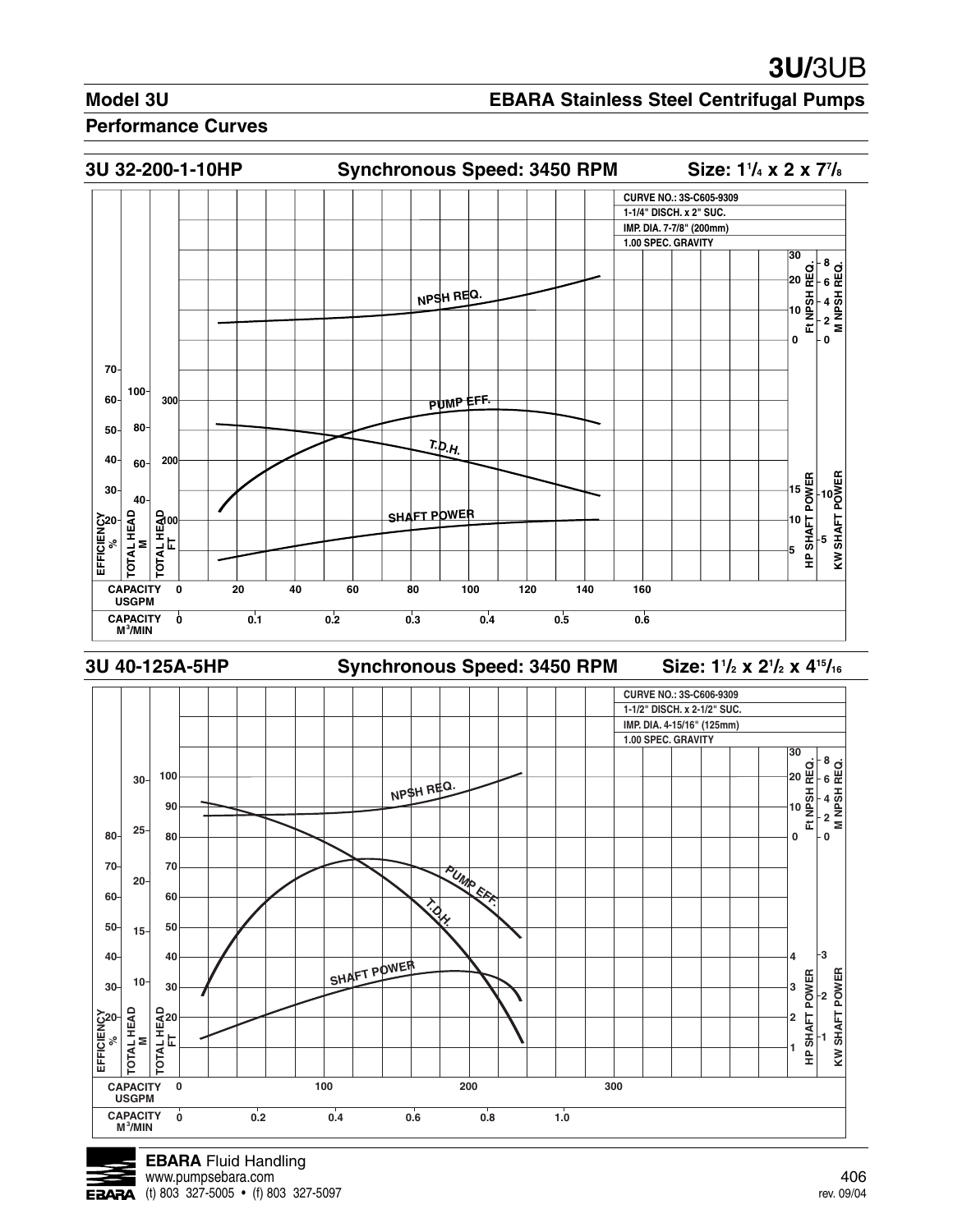#### **EBARA Stainless Steel Centrifugal Pumps**

#### **Performance Curves**





**USGPM CAPACITY**

**CAPACITY** 0 100 200 300

**/MIN 0 0.2 0.4 0.6 0.8 1.0**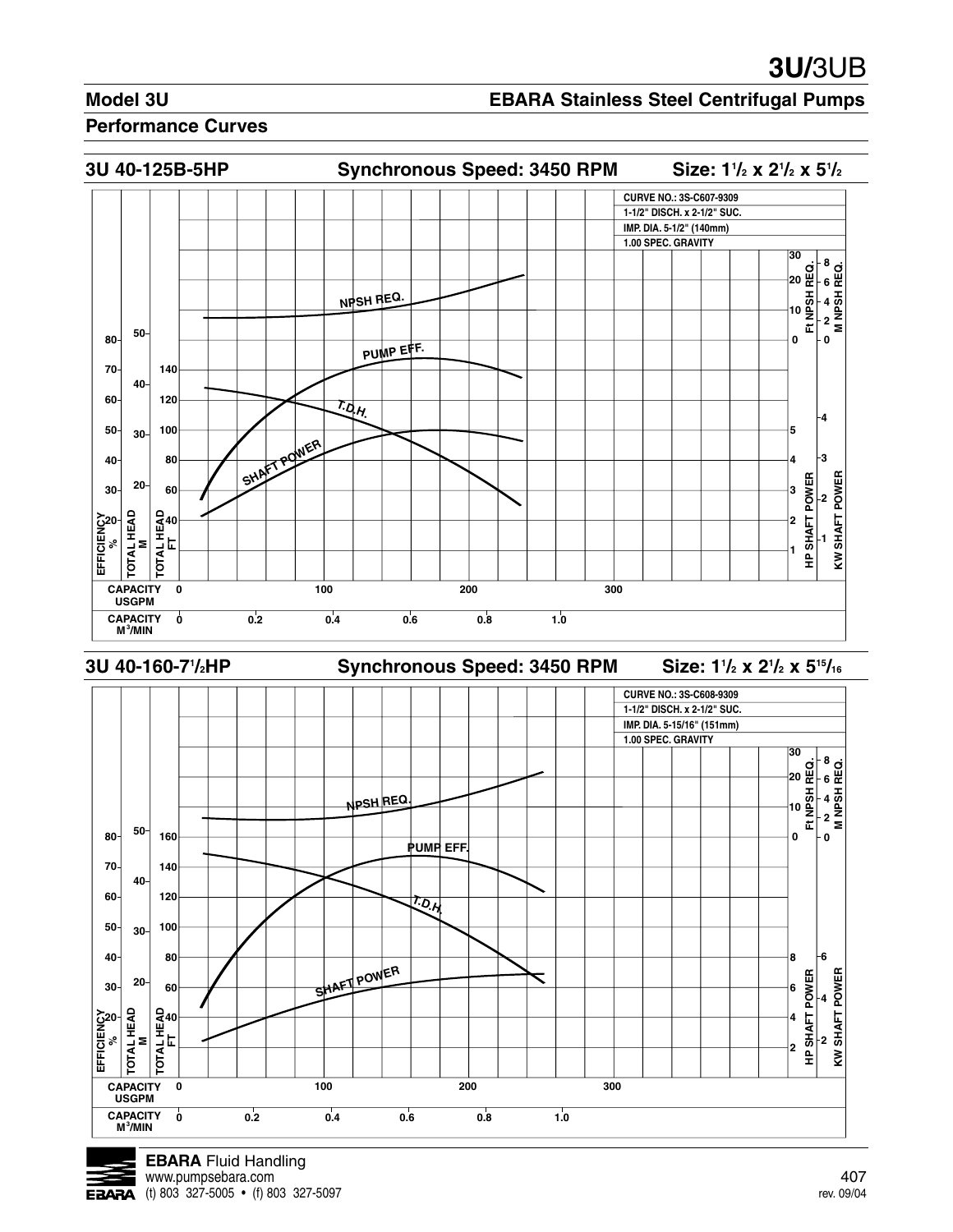#### **EBARA Stainless Steel Centrifugal Pumps**

#### **Performance Curves**



**3U 40-200A-15HP Synchronous Speed: 3450 RPM Size: 11**

**/2 x 21 /2 x 73 /16**



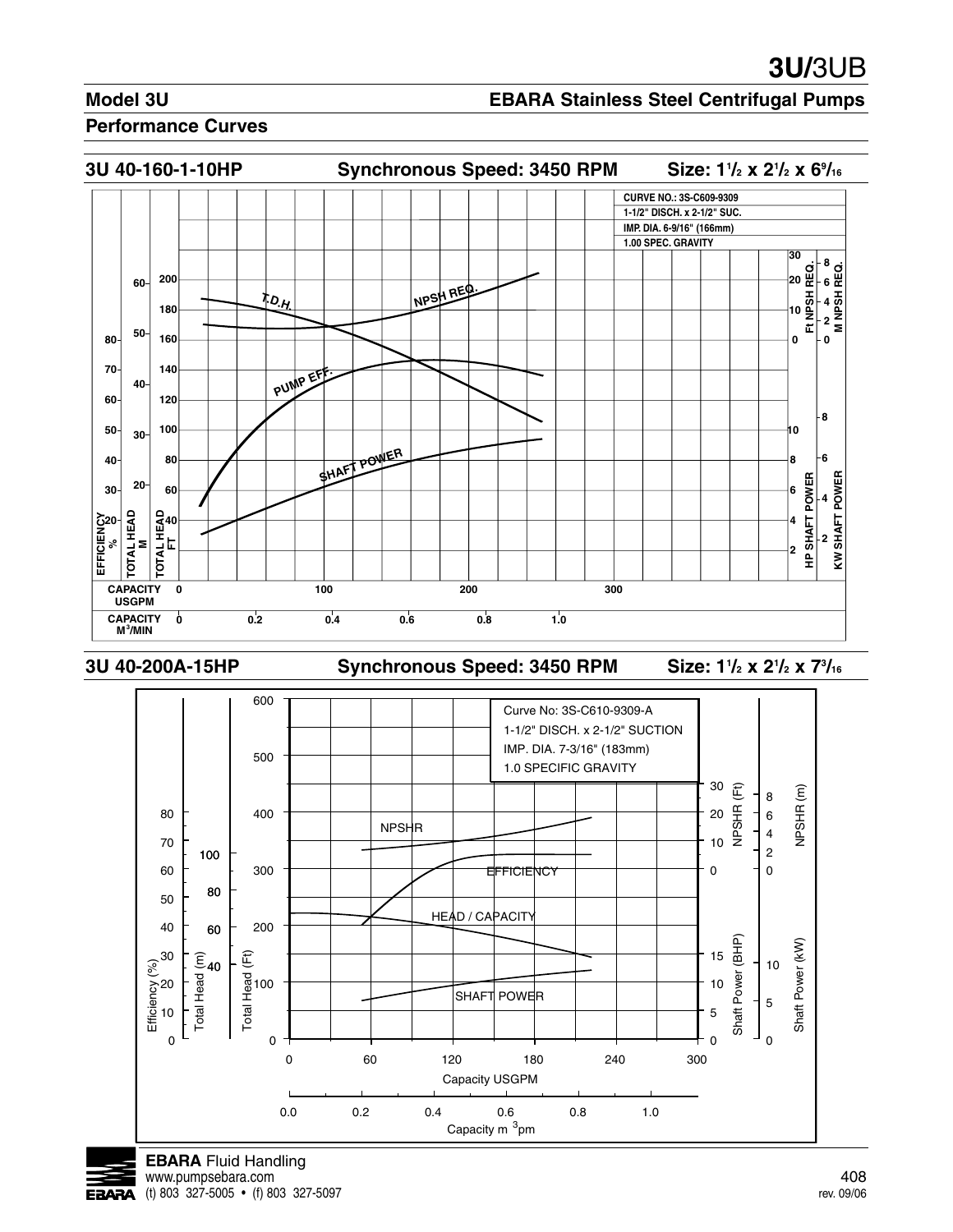#### **EBARA Stainless Steel Centrifugal Pumps**

#### **Performance Curves**



**CAPACITY 0 100 200 300 400**

**SHAFT POWER**

**/MIN 0 0.2 0.4 0.6 0.8 1.0 1.2 1.4**

PUMP EFF

**USGPM CAPACITY**

**80 70 60** **25**

**20**

**15**

**50 40 30**

**50 40 30**

EFFICIENCY<br>%%

**TOTAL HEAD<br>
<b>NOTAL HEAD**<br>
FT<br>
FT<br>
PL<br>
20

요<br>뽀<br>-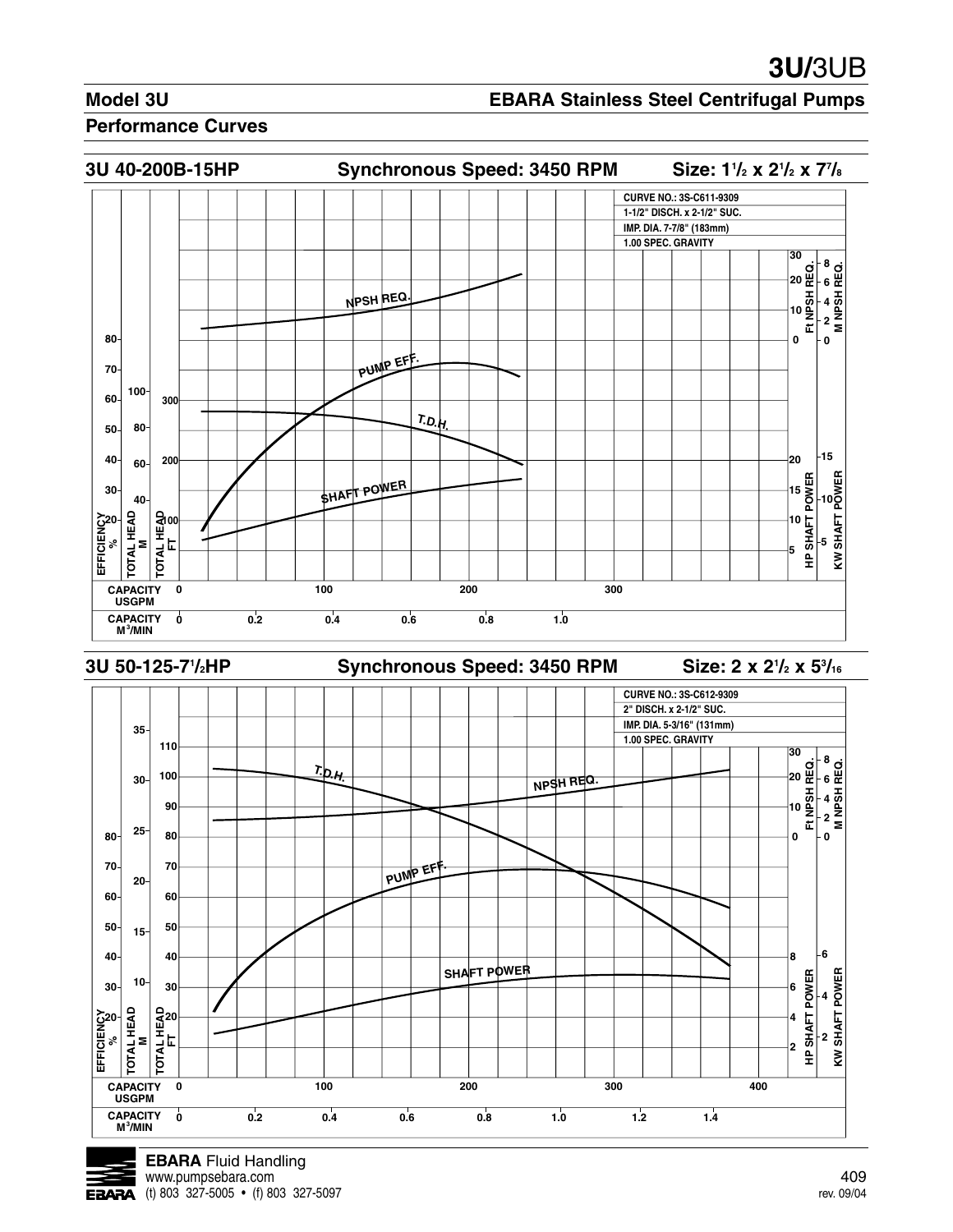### **EBARA Stainless Steel Centrifugal Pumps**



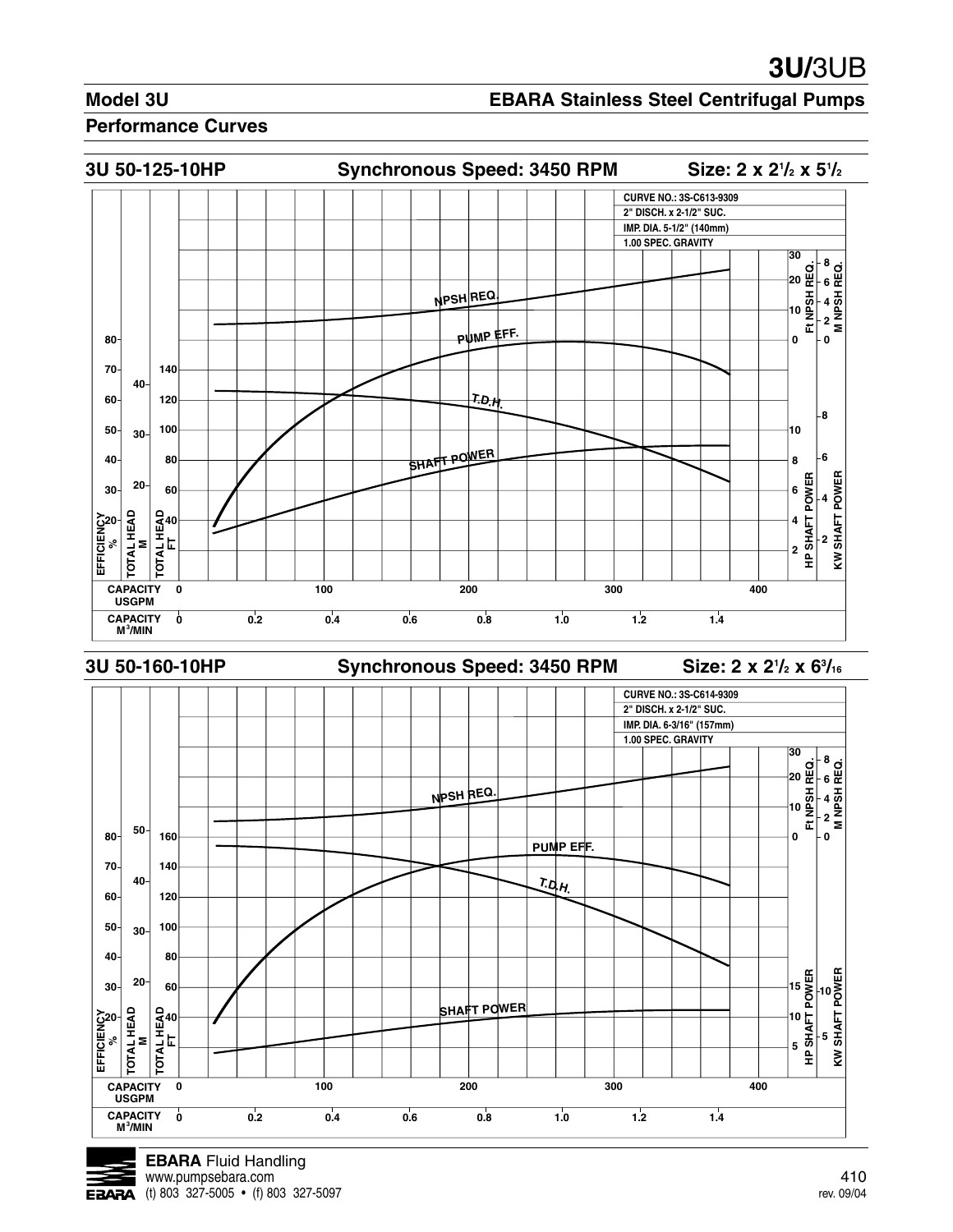## **EBARA Stainless Steel Centrifugal Pumps**



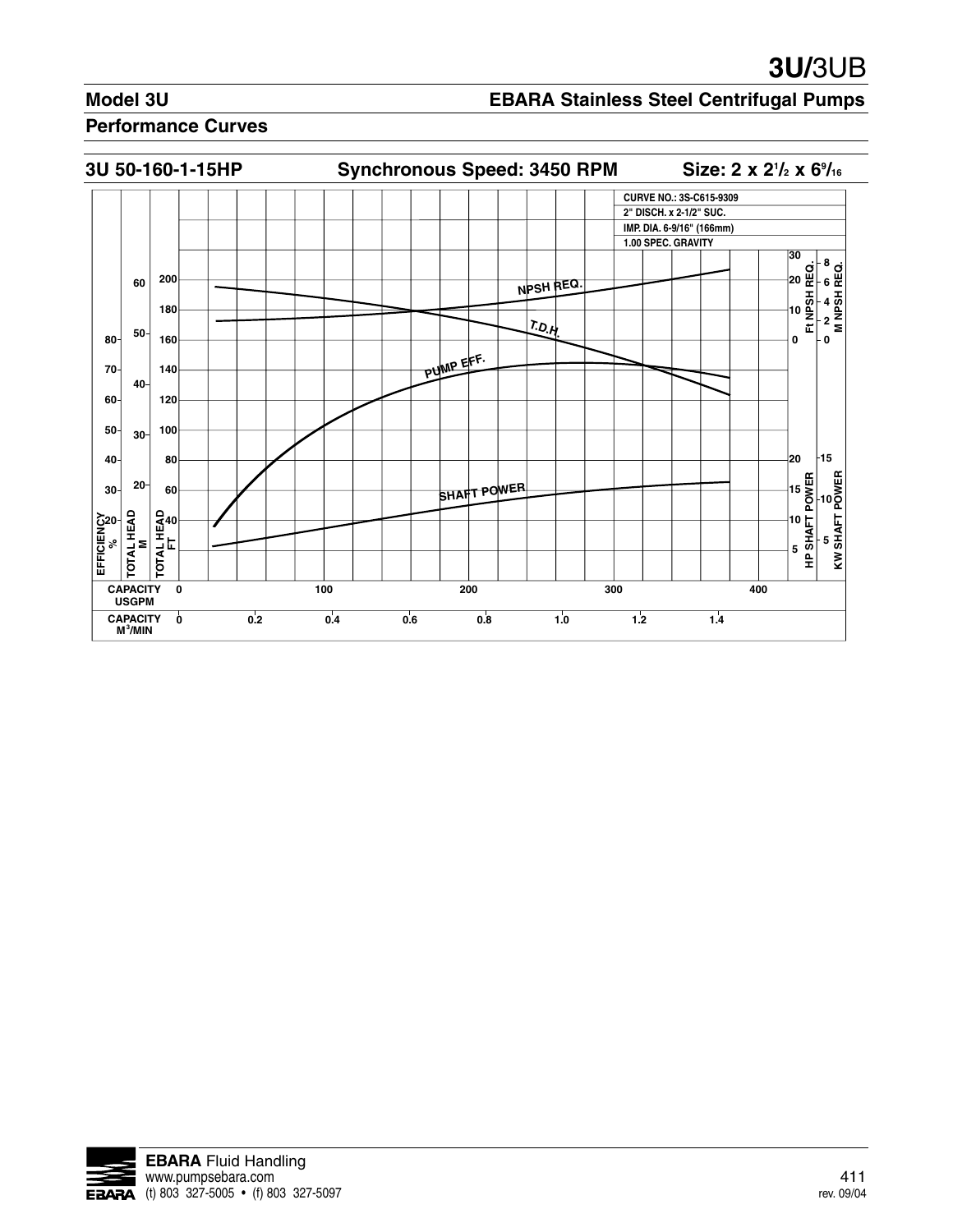## **EBARA Stainless Steel Centrifugal Pumps**







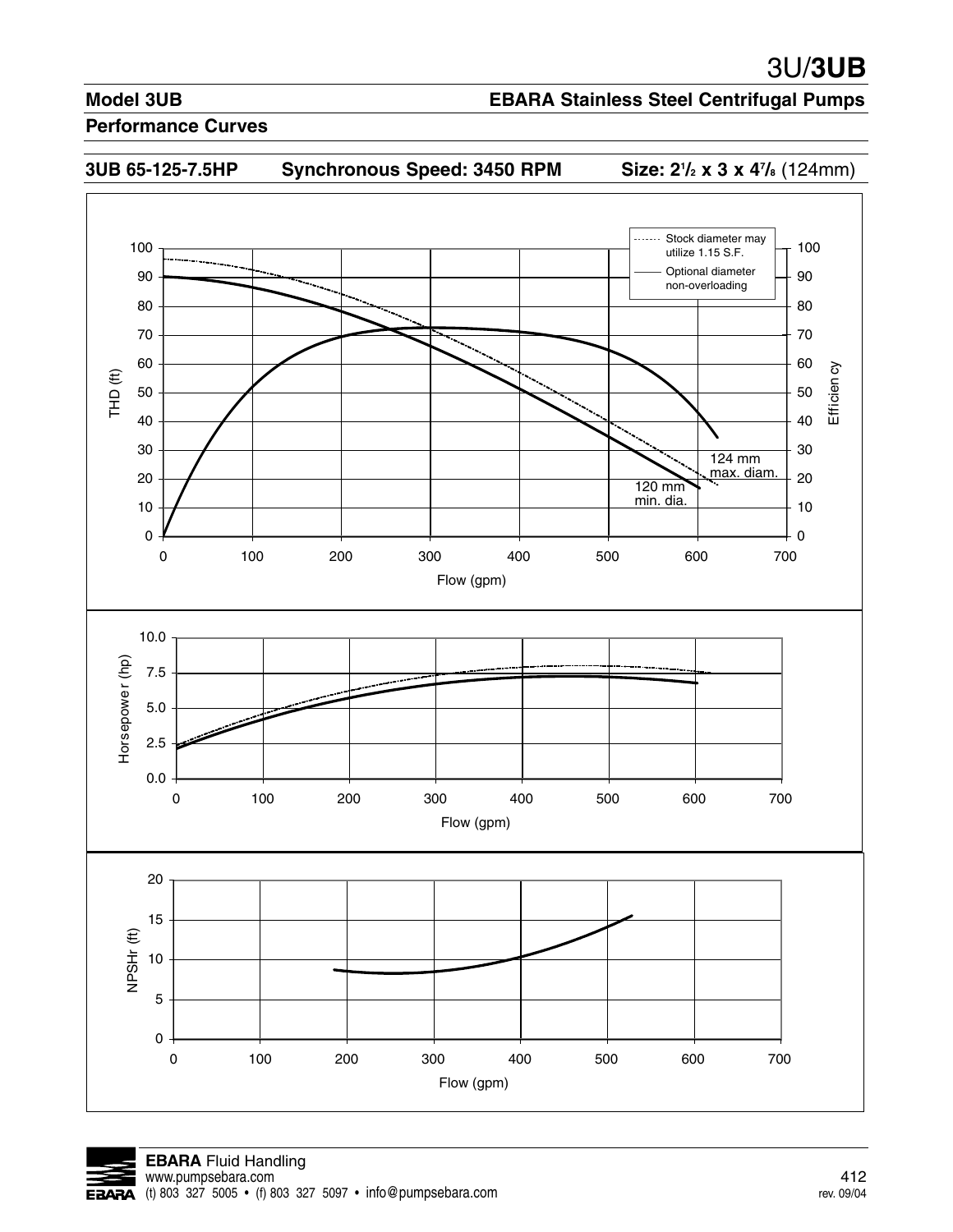## **EBARA Stainless Steel Centrifugal Pumps**





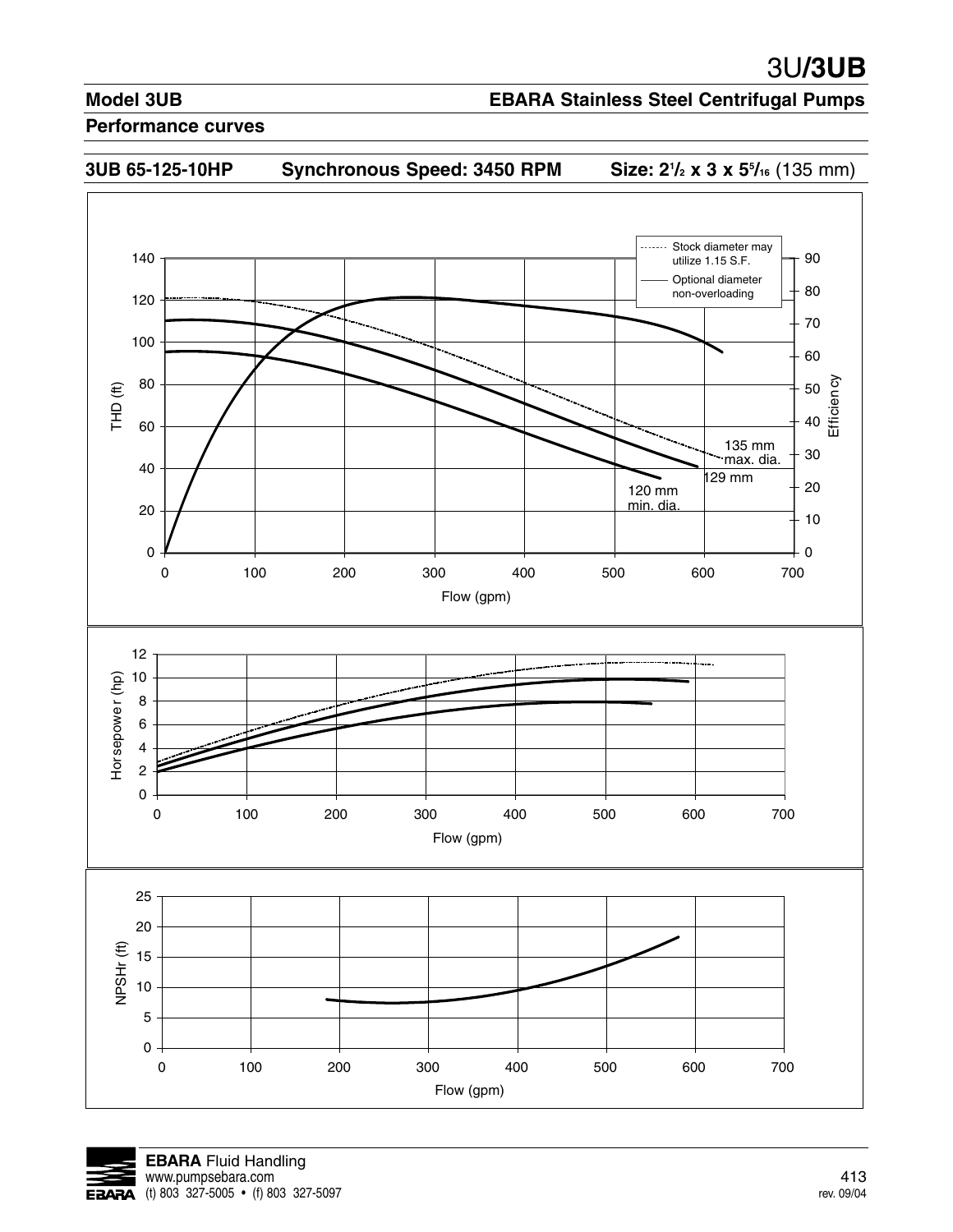## **EBARA Stainless Steel Centrifugal Pumps**



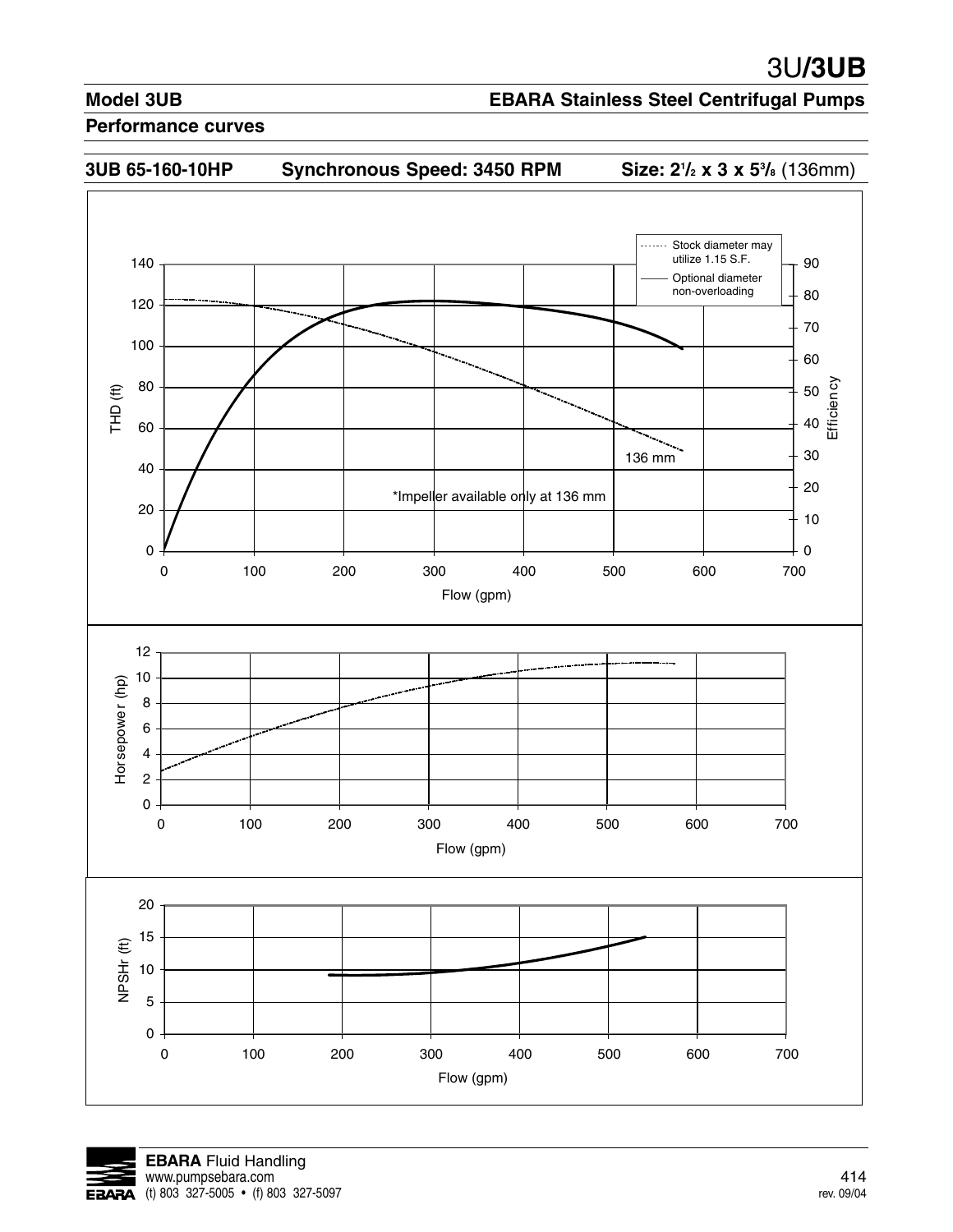### **EBARA Stainless Steel Centrifugal Pumps**



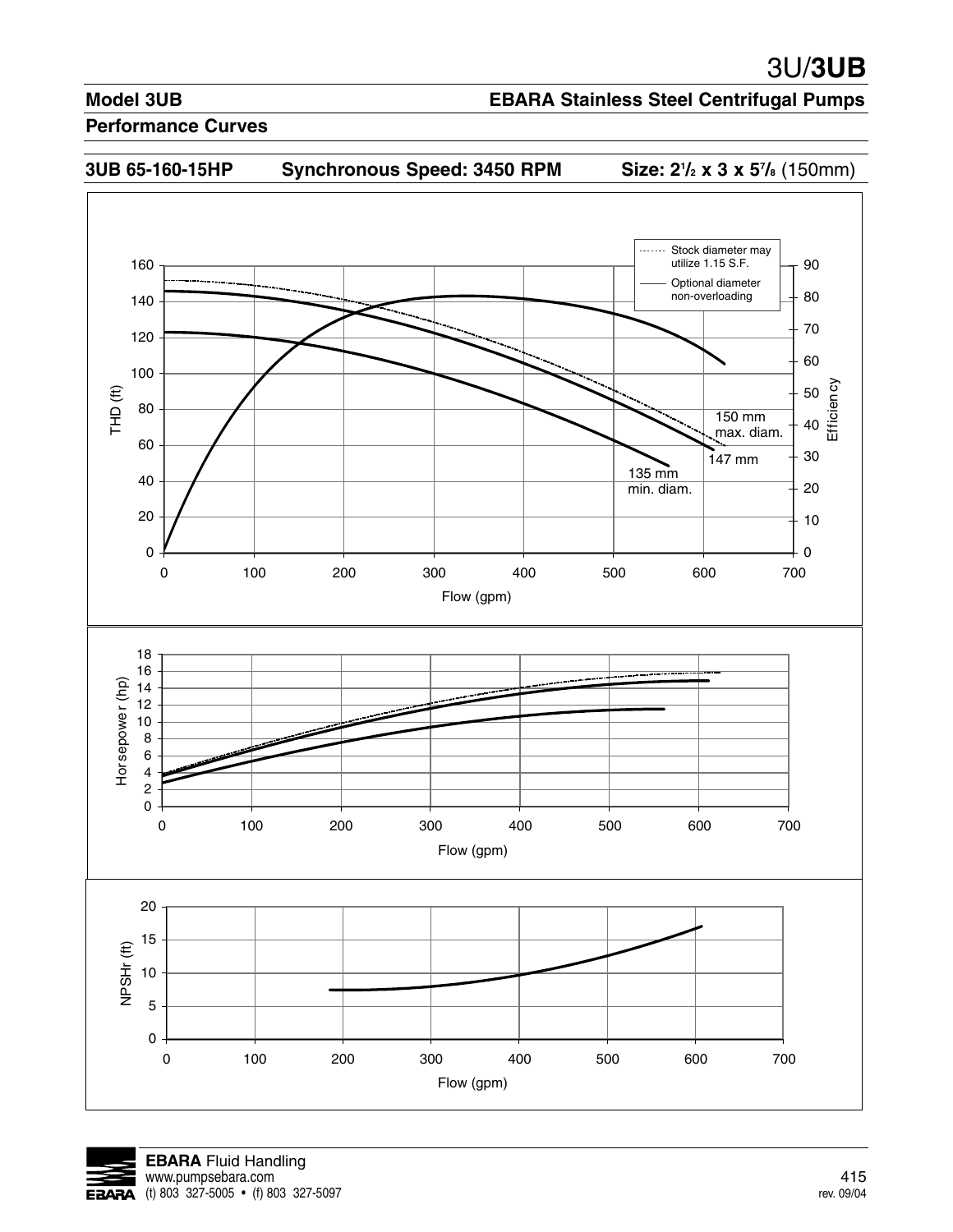## **EBARA Stainless Steel Centrifugal Pumps**





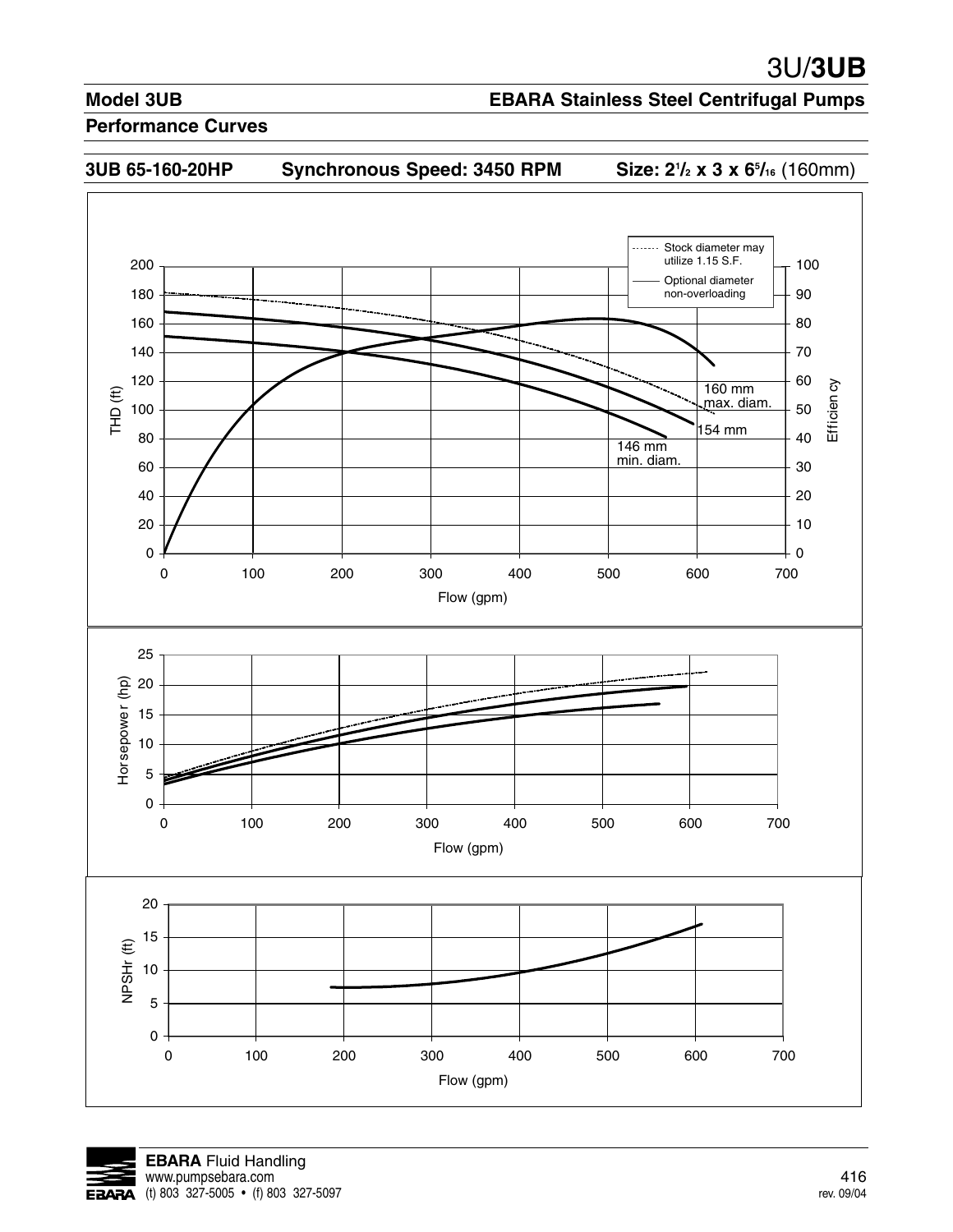## **EBARA Stainless Steel Centrifugal Pumps**

#### **Performance Curves**

## **3UB 65-160-25HP Synchronous Speed: 3450 RPM Size: 21**

**/2 x 3 x 67 /8** (174mm)



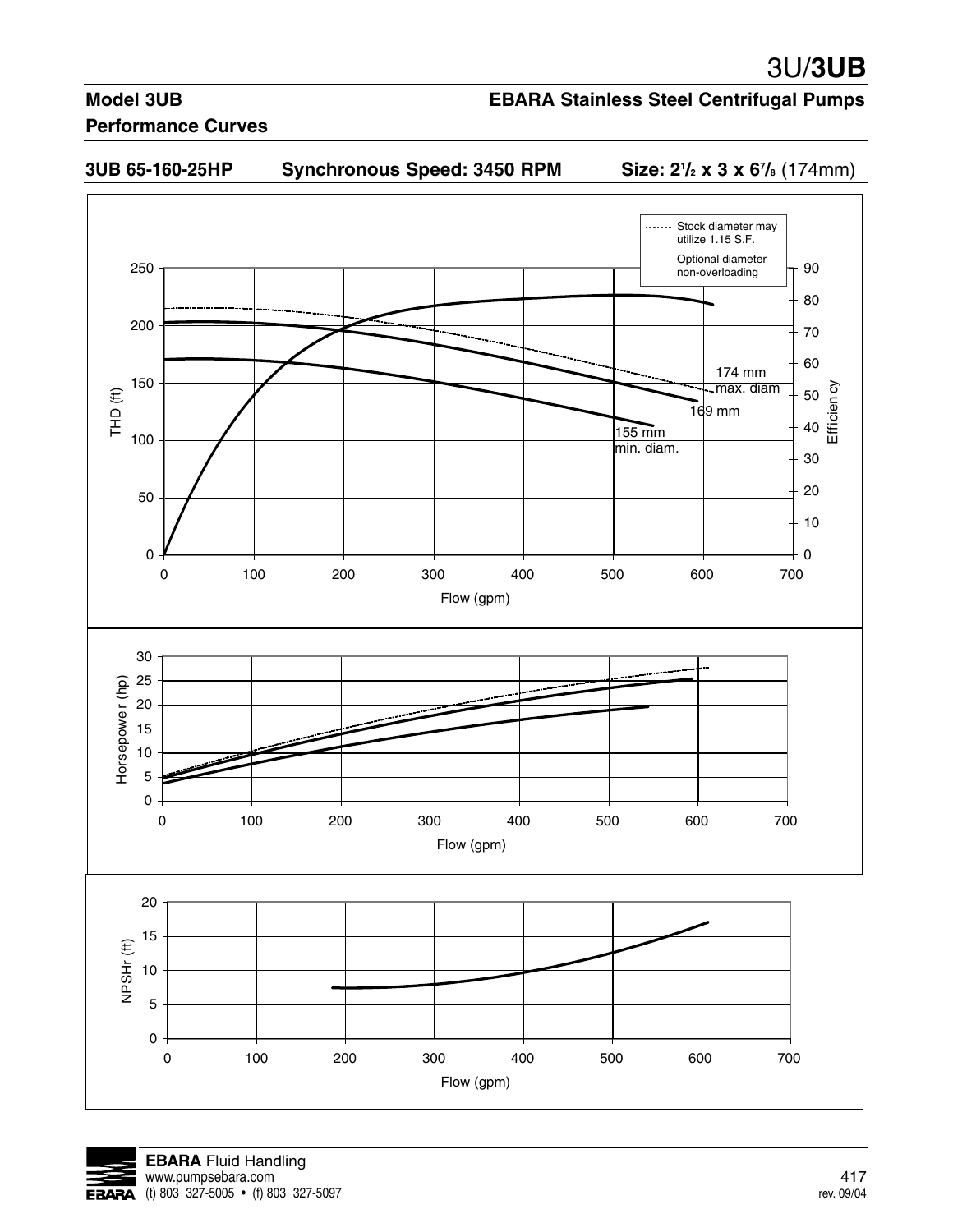## **EBARA Stainless Steel Centrifugal Pumps**





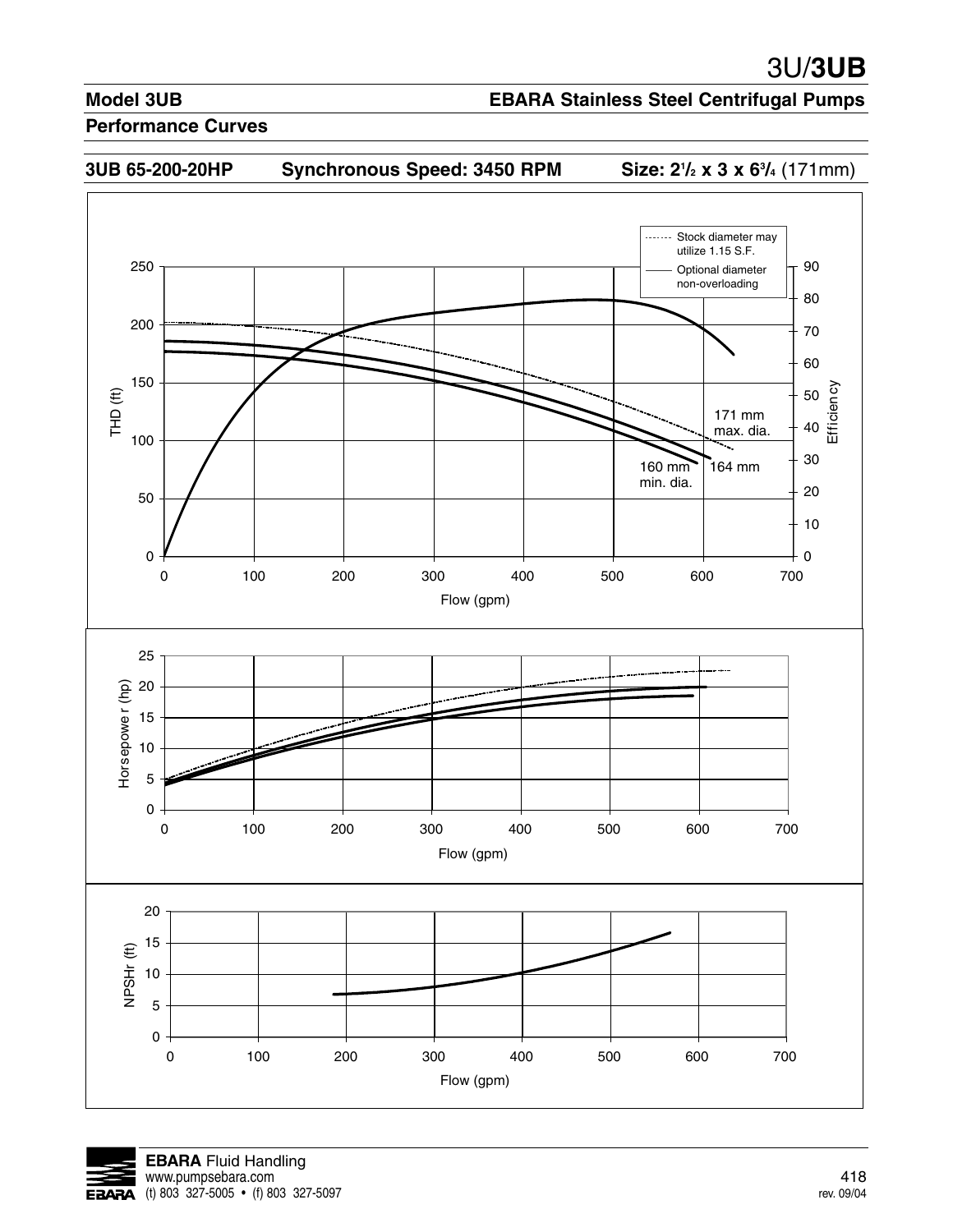## **EBARA Stainless Steel Centrifugal Pumps**



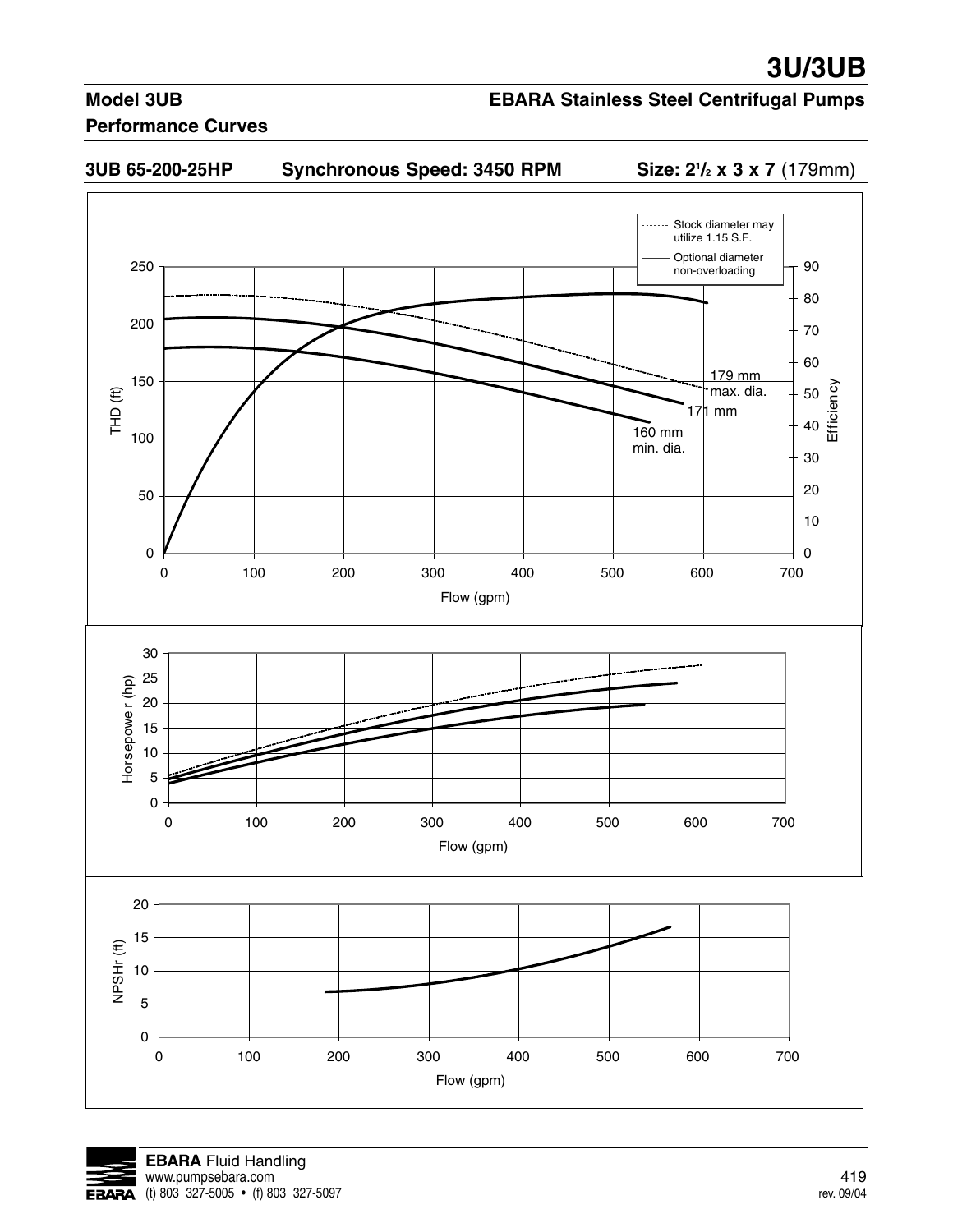## **EBARA Stainless Steel Centrifugal Pumps**

#### **Performance Curves**



**/2 x 3 x 71 /2** (190mm)



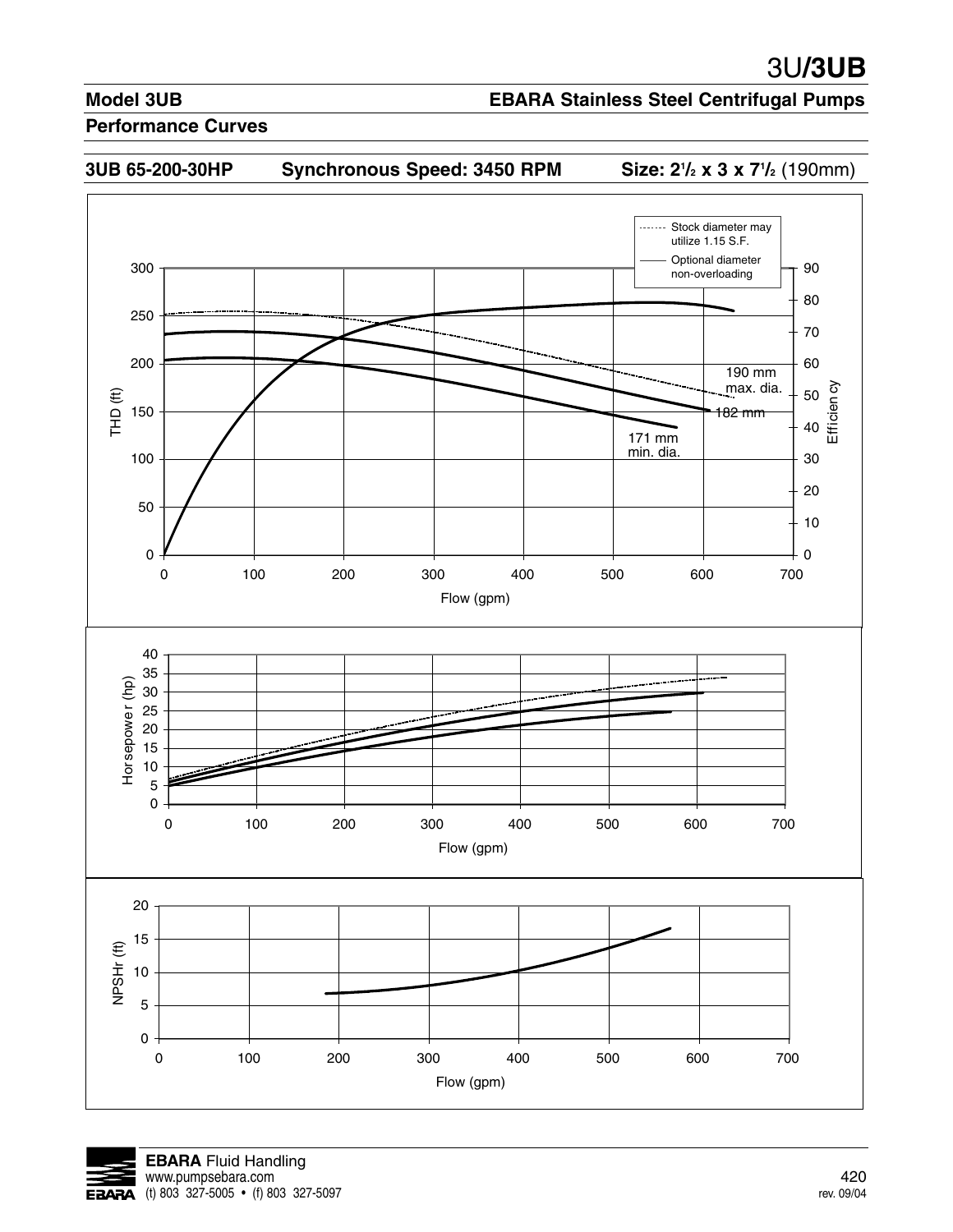# **EBARA Stainless Steel Centrifugal Pumps**

**Selection chart**

# **Synchronous Speed 1725 RPM**

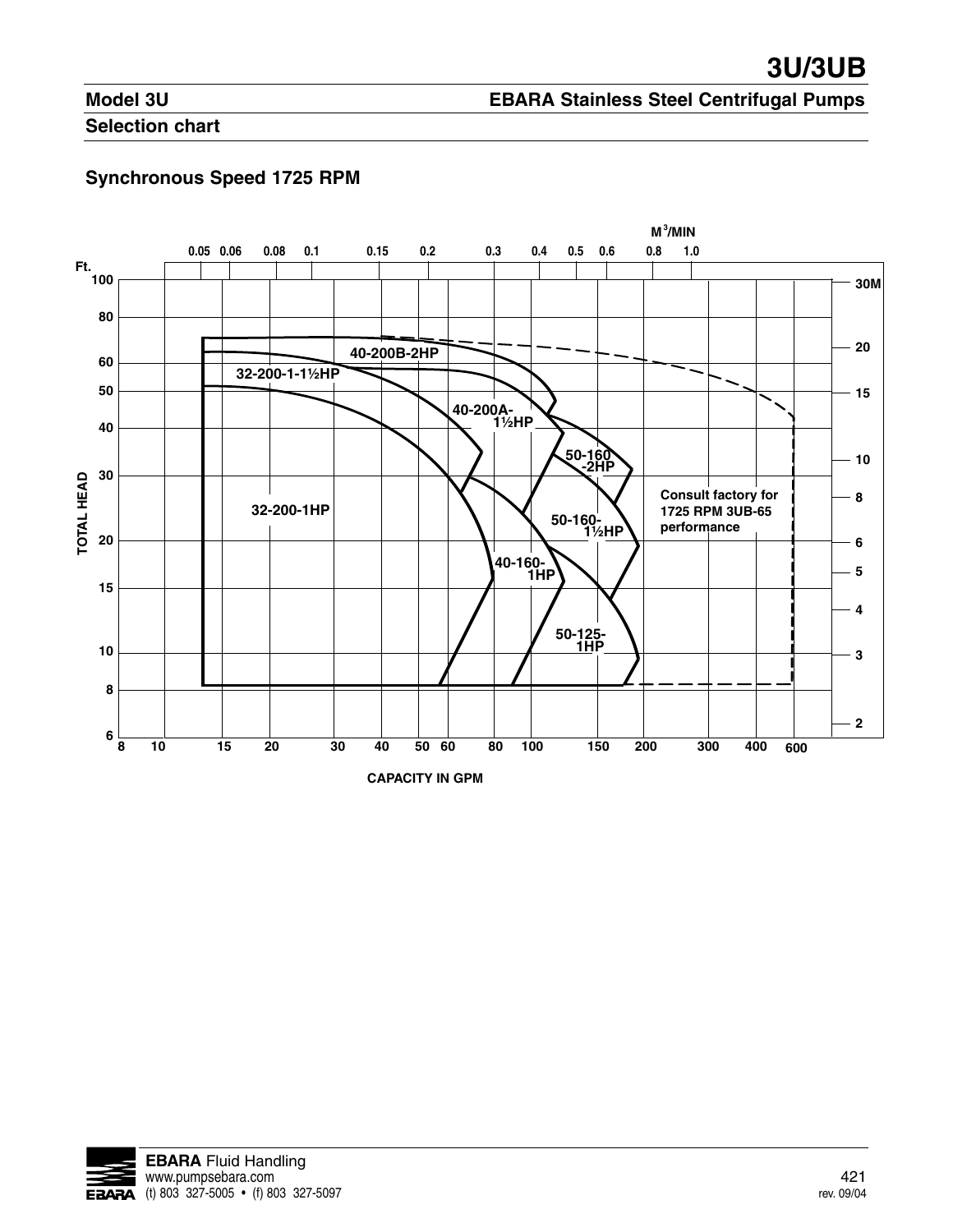### **EBARA Stainless Steel Centrifugal Pumps**

#### **Performance Curves**





**USGPM** CAPACITY **o**<br>M<sup>3</sup>/MIN

**CAPACITY 0 10 20 30 40 50 60 70 80**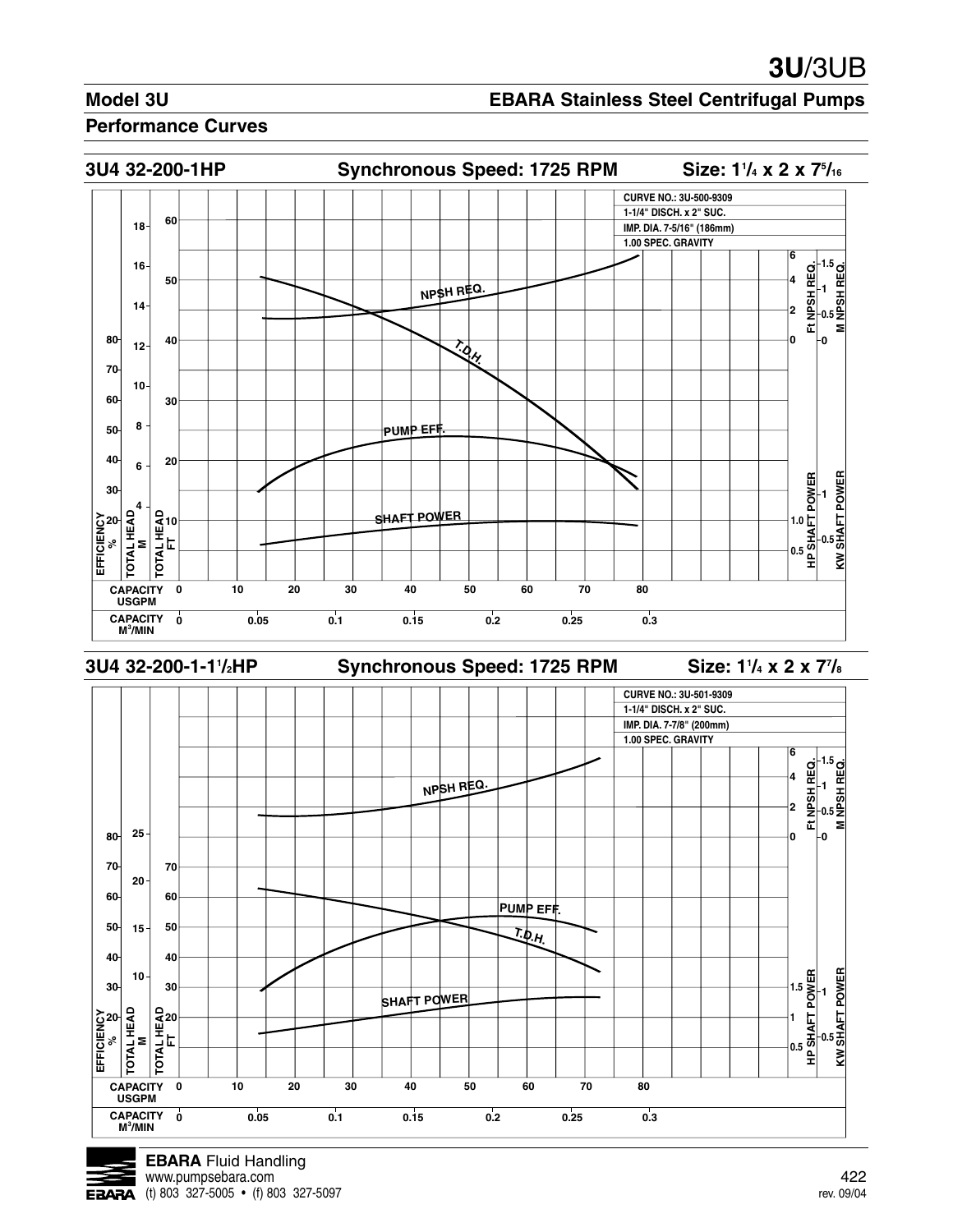### **EBARA Stainless Steel Centrifugal Pumps**



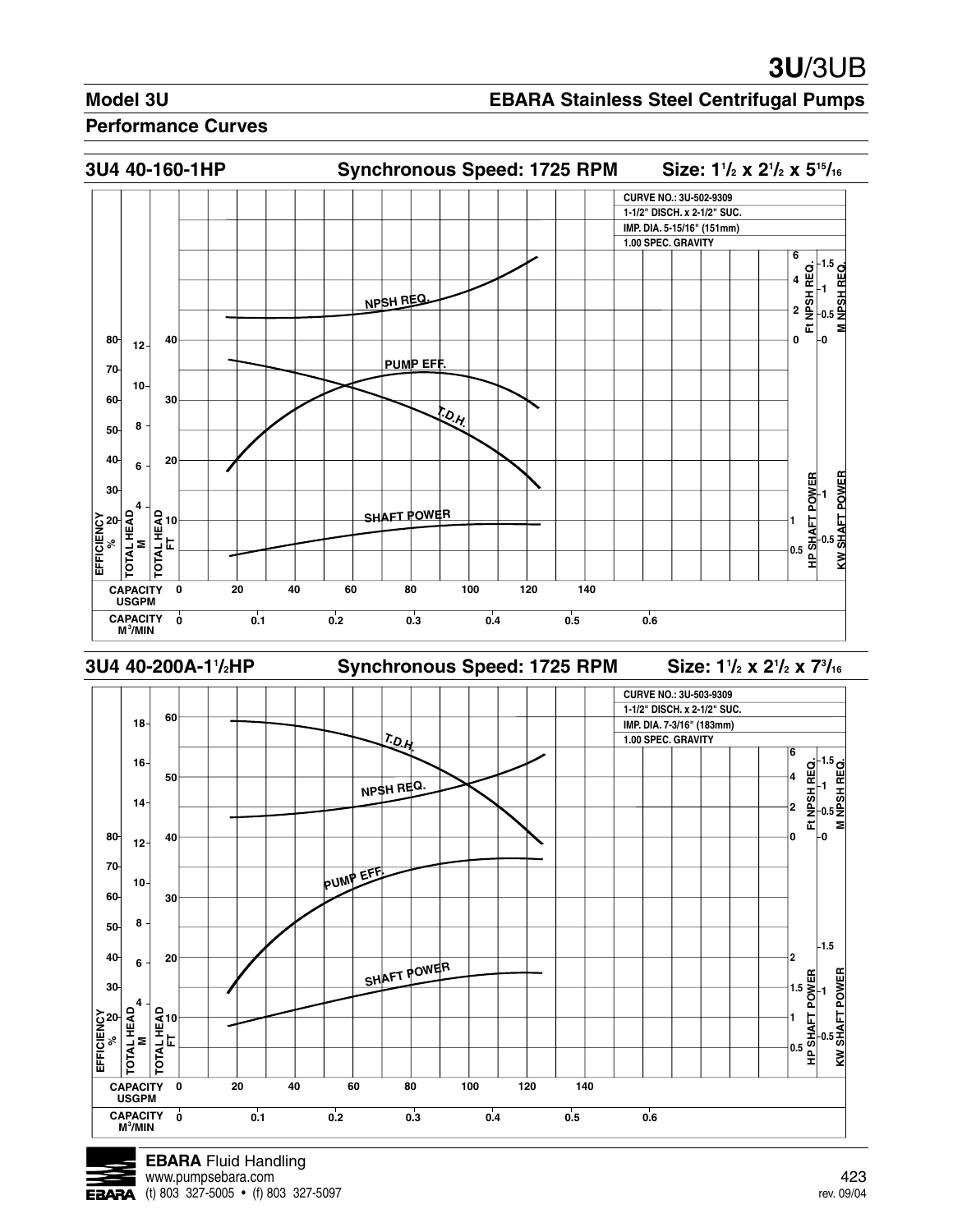### **EBARA Stainless Steel Centrifugal Pumps**



![](_page_24_Picture_5.jpeg)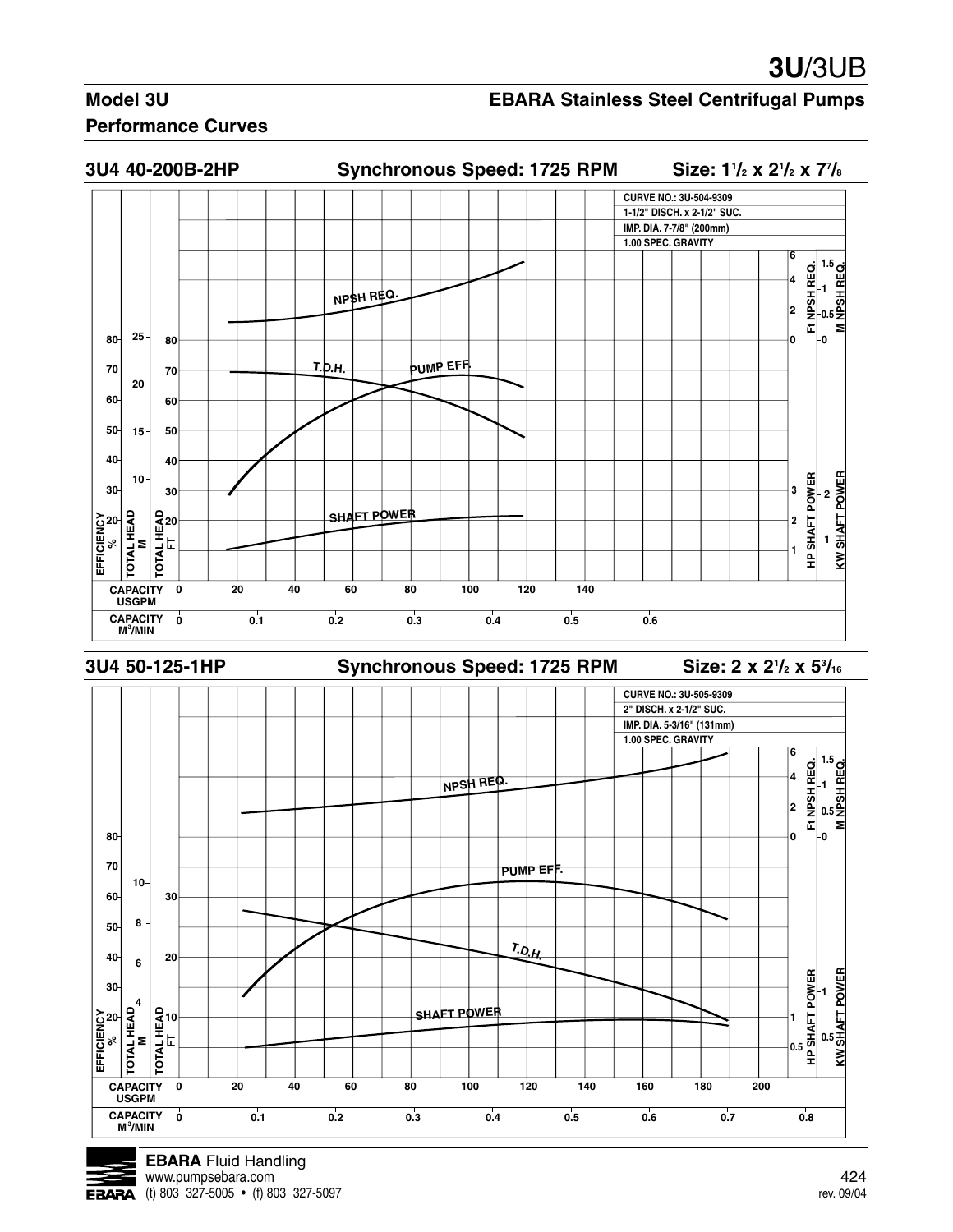### **EBARA Stainless Steel Centrifugal Pumps**

![](_page_25_Figure_4.jpeg)

![](_page_25_Picture_5.jpeg)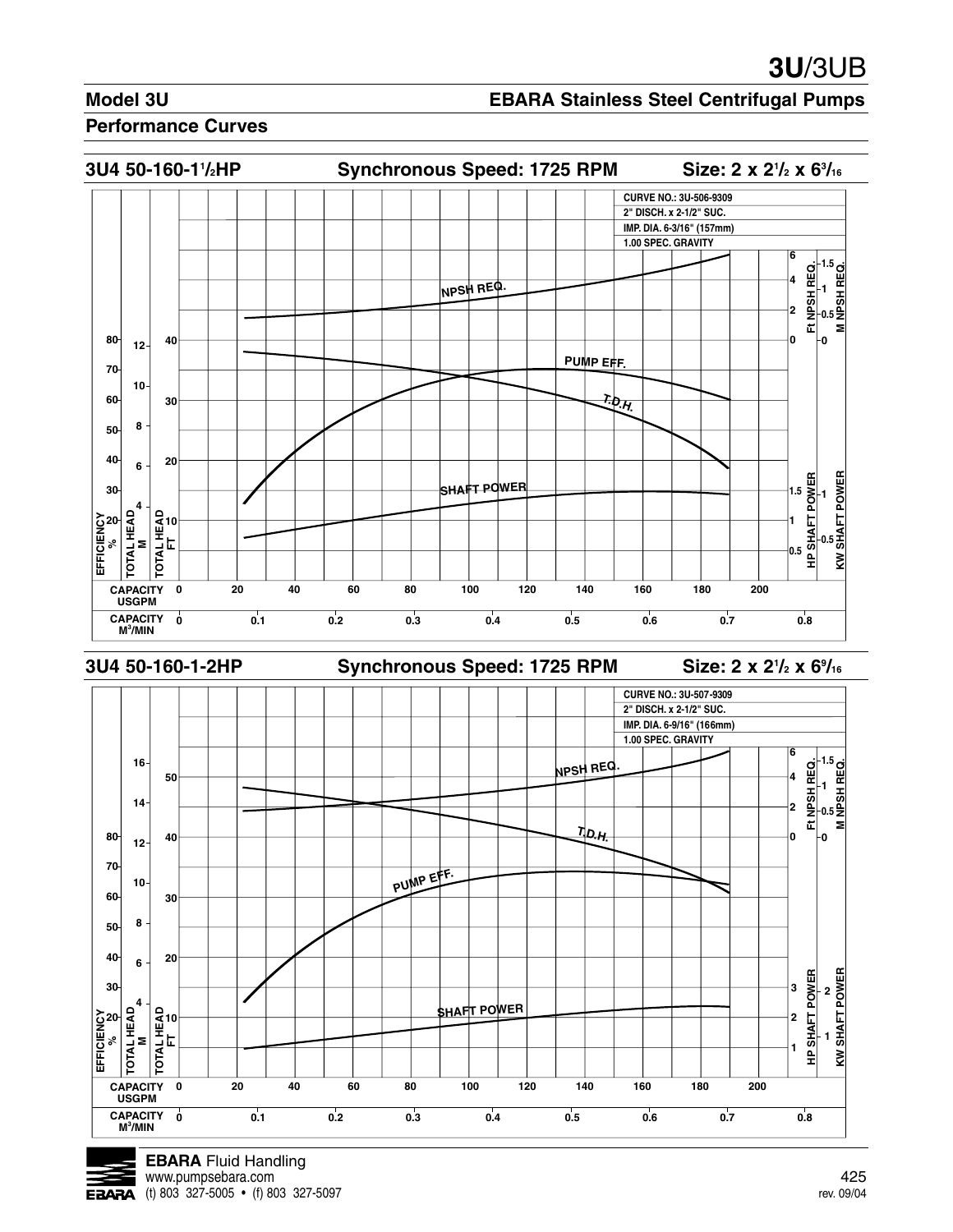# **Model 3U Pump Dimensions**

![](_page_26_Figure_2.jpeg)

![](_page_26_Figure_3.jpeg)

**EBARA Stainless Steel Centrifugal Pumps**

Unit: inch

|                            |                                                          |                |       |                                                                                                                    |           |                | <b>Flange</b>  |                                                                                                          |                  |                                                             |                | <b>Pump</b>  |                                                                                                                                                                                                                                                             |   |                                                                                                                                     |                |                |                |                                              |                                                                                                                                                                     |      |
|----------------------------|----------------------------------------------------------|----------------|-------|--------------------------------------------------------------------------------------------------------------------|-----------|----------------|----------------|----------------------------------------------------------------------------------------------------------|------------------|-------------------------------------------------------------|----------------|--------------|-------------------------------------------------------------------------------------------------------------------------------------------------------------------------------------------------------------------------------------------------------------|---|-------------------------------------------------------------------------------------------------------------------------------------|----------------|----------------|----------------|----------------------------------------------|---------------------------------------------------------------------------------------------------------------------------------------------------------------------|------|
| <b>Model</b>               | <b>Size</b>                                              |                |       | <b>Suction</b>                                                                                                     |           |                |                |                                                                                                          | <b>Discharge</b> |                                                             |                |              |                                                                                                                                                                                                                                                             |   |                                                                                                                                     |                |                |                |                                              |                                                                                                                                                                     |      |
|                            |                                                          | D<br>Suc.      | $P_1$ | $K_1$                                                                                                              | $D_1$     | S <sub>1</sub> | D<br>Disch     | P <sub>2</sub>                                                                                           | K <sub>2</sub>   | D <sub>2</sub>                                              | S <sub>2</sub> | $\mathsf{A}$ | E                                                                                                                                                                                                                                                           | н | $H_1$                                                                                                                               | H <sub>2</sub> | M <sub>1</sub> | M <sub>2</sub> | N <sub>1</sub>                               | N <sub>2</sub>                                                                                                                                                      | S.   |
| 32-125-3HP                 | $1\frac{1}{4}$ x 2 x $5\frac{3}{16}$                     | $\overline{2}$ |       | $3^{3}/_{4}$ 4 <sup>15</sup> / <sub>16</sub>                                                                       | $6^{1/2}$ | 11/16          | $1^{1}/_{4}$   | $2^{1/2}$                                                                                                | $3^{1/2}$        | $5^{1}/2$                                                   | 5/8            |              | $3^{1/8}$ $8^{3/8}$ $9^{15/16}$ $4^{7/16}$ $5^{1/2}$ $2^{3/4}$                                                                                                                                                                                              |   |                                                                                                                                     |                |                |                | $4\frac{1}{2}$ 5 <sup>1</sup> / <sub>2</sub> | $7^{1/2}$                                                                                                                                                           | 9/16 |
| 32-160A-5HP                | $1\frac{1}{4}$ x 2 x $5\frac{15}{16}$                    | $\overline{2}$ |       | $3^{3}/_{4}$ 4 <sup>15</sup> / <sub>16</sub>                                                                       | $6^{1/2}$ | 11/16          |                | $1\frac{1}{4}$ $2\frac{1}{2}$                                                                            |                  | $3^{1/2}$ 5 <sup>1</sup> / <sub>2</sub>                     | 5/8            | $ 3^{1}/s $  |                                                                                                                                                                                                                                                             |   | 10 $11^{1/2}$ 5 <sup>3</sup> / <sub>16</sub> 6 <sup>5</sup> / <sub>16</sub> 2 <sup>3</sup> / <sub>4</sub>                           |                |                |                |                                              | $4^{5}/_8$ 7 <sup>1</sup> / <sub>2</sub> 9 <sup>7</sup> / <sub>16</sub>                                                                                             | 9/16 |
| 32-160B-5HP                | $1\frac{1}{4}$ x 2 x $6\frac{9}{16}$                     | $\overline{2}$ |       | $3^{3}/_{4}$ 4 <sup>15</sup> / <sub>16</sub> 6 <sup>1</sup> / <sub>2</sub>                                         |           | 11/16          |                | $1\frac{1}{4}$ 2 <sup>1</sup> / <sub>2</sub>                                                             |                  | $3^{1/2}$ 5 <sup>1</sup> / <sub>2</sub>                     | 5/8            | $ 3^{1}/s $  |                                                                                                                                                                                                                                                             |   | 10 $11^{1/2}$ 5 <sup>3</sup> / <sub>16</sub> 6 <sup>5</sup> / <sub>16</sub> 2 <sup>3</sup> / <sub>4</sub>                           |                |                |                |                                              | $4^{5}/_8$ 7 <sup>1</sup> / <sub>2</sub> 9 <sup>7</sup> / <sub>16</sub>                                                                                             | 9/16 |
| 32-200-71/ <sub>2</sub> HP | $1\frac{1}{4}$ x 2 x $7\frac{5}{16}$                     | $\overline{2}$ |       | $3^{3}/_{4}$ 4 <sup>15</sup> / <sub>16</sub> 6 <sup>1</sup> / <sub>2</sub>                                         |           | 11/16          |                | $1\frac{1}{4}$ $2\frac{1}{2}$ $3\frac{1}{2}$ $5\frac{1}{2}$                                              |                  |                                                             | 5/8            |              |                                                                                                                                                                                                                                                             |   |                                                                                                                                     |                |                |                |                                              | $ 3^{1}/_8 11^{9}/_{16} 13^{3}/_8 6^{5}/_{16} 7^{1}/_{16} 2^{3}/_4 4^{11}/_{16} 7^{1}/_2 9^{7}/_{16} $                                                              | 9/16 |
| 32-200-10HP                | $1\frac{1}{4}$ x 2 x $7\frac{7}{8}$                      | $\mathcal{P}$  |       | $3^{3}/_{4}$ 4 <sup>15</sup> / <sub>16</sub> 6 <sup>1</sup> / <sub>2</sub>                                         |           | 11/16          |                | $1\frac{1}{4}$ $2\frac{1}{2}$ $3\frac{1}{2}$ $5\frac{1}{2}$                                              |                  |                                                             | 5/8            |              |                                                                                                                                                                                                                                                             |   |                                                                                                                                     |                |                |                |                                              | $ 3^{1}/_{8} 11^{9}/_{16} 13^{3}/_{8} 6^{5}/_{16} 7^{1}/_{16} 2^{3}/_{4} 4^{11}/_{16} 7^{1}/_{2} 9^{7}/_{16} $                                                      | 9/16 |
| 40-125A-5HP                | $1\frac{1}{2}$ x $2\frac{1}{2}$ x $4\frac{15}{16}$       |                |       | $2^{1/2}$ 4 <sup>9</sup> / <sub>16</sub> 5 <sup>11</sup> / <sub>16</sub> 7 <sup>5</sup> / <sub>16</sub>            |           | 11/16          |                | $1\frac{1}{2}$ 2 <sup>7</sup> / <sub>8</sub> 3 <sup>7</sup> / <sub>8</sub> 5 <sup>7</sup> / <sub>8</sub> |                  |                                                             | 5/8            |              | $ 3^{1}/_{8} 8^{3}/_{8} 9^{15}/_{16} 4^{7}/_{16} 5^{1}/_{2} 2^{3}/_{4} 4^{1}/_{2} 6^{5}/_{16} 8^{1}/_{4}$                                                                                                                                                   |   |                                                                                                                                     |                |                |                |                                              |                                                                                                                                                                     | 9/16 |
| 40-125B-5HP                | $1\frac{1}{2}$ x $2\frac{1}{2}$ x $5\frac{1}{2}$         |                |       | $2^{1/2}$ $4^{9/16}$ $5^{11/16}$ $7^{5/16}$ $1^{1/16}$                                                             |           |                |                | $1\frac{1}{2}$ 2 <sup>7</sup> / <sub>8</sub> 3 <sup>7</sup> / <sub>8</sub> 5 <sup>7</sup> / <sub>8</sub> |                  |                                                             | 5/8            |              | $ 3^{1}/_{8} 8^{3}/_{8} 9^{15}/_{16} 4^{7}/_{16} 5^{1}/_{2} 2^{3}/_{4} 4^{1}/_{2} 6^{5}/_{16} 8^{1}/_{4}$                                                                                                                                                   |   |                                                                                                                                     |                |                |                |                                              |                                                                                                                                                                     | 9/16 |
| 40-160-71/ <sub>2</sub> HP | $1\frac{1}{2} \times 2\frac{1}{2} \times 5\frac{15}{16}$ |                |       | $2^{1/2}$ 4 <sup>9</sup> / <sub>16</sub> 5 <sup>11</sup> / <sub>16</sub> 7 <sup>5</sup> / <sub>16</sub> $1^{1/16}$ |           |                |                | $1\frac{1}{2}$ 2 <sup>7</sup> / <sub>8</sub> 3 <sup>7</sup> / <sub>8</sub> 5 <sup>7</sup> / <sub>8</sub> |                  |                                                             | 5/8            | $ 3^{1}/s $  |                                                                                                                                                                                                                                                             |   | 10 $ 11!/2 5^{3}/16 6^{5}/16 2^{3}/4 $                                                                                              |                |                |                |                                              | $4^{5}/_8$ 7 <sup>1</sup> / <sub>2</sub> 9 <sup>7</sup> / <sub>16</sub>                                                                                             | 9/16 |
| 40-160-1-10HP              | $1\frac{1}{2}$ x $2\frac{1}{2}$ x $6\frac{9}{16}$        |                |       | $2^{1/2}$ 4 <sup>9</sup> / <sub>16</sub> 5 <sup>11</sup> / <sub>16</sub> 7 <sup>5</sup> / <sub>16</sub>            |           | 11/16          |                | $1\frac{1}{2}$ 2 <sup>7</sup> / <sub>8</sub> 3 <sup>7</sup> / <sub>8</sub> 5 <sup>7</sup> / <sub>8</sub> |                  |                                                             | 5/8            | $ 3^{1}/s $  |                                                                                                                                                                                                                                                             |   | 10 $11^{1/2}$ 5 <sup>3</sup> / <sub>16</sub> 6 <sup>5</sup> / <sub>16</sub> 2 <sup>3</sup> / <sub>4</sub>                           |                |                |                |                                              | $4^{5}/_8$ 7 <sup>1</sup> / <sub>2</sub> 9 <sup>7</sup> / <sub>16</sub>                                                                                             | 9/16 |
| 40-200A-15HP               | $1\frac{1}{2}$ x $2\frac{1}{2}$ x $7\frac{3}{16}$        |                |       | $2^{1/2}$ 4 <sup>9</sup> / <sub>16</sub> 5 <sup>11</sup> / <sub>16</sub> 7 <sup>5</sup> / <sub>16</sub>            |           | 11/16          |                | $1\frac{1}{2}$ 2 <sup>7</sup> / <sub>8</sub> 3 <sup>7</sup> / <sub>8</sub> 5 <sup>7</sup> / <sub>8</sub> |                  |                                                             |                |              | $5/8$ 3 <sup>15</sup> / <sub>16</sub> 11 <sup>9</sup> / <sub>16</sub> 13 <sup>3</sup> / <sub>8</sub> 6 <sup>5</sup> / <sub>16</sub> 7 <sup>1</sup> / <sub>16</sub> 2 <sup>3</sup> / <sub>4</sub>                                                            |   |                                                                                                                                     |                |                |                |                                              | $4\frac{1}{2}$ 8 <sup>3</sup> / <sub>8</sub> 10 <sup>7</sup> / <sub>16</sub>                                                                                        | 9/16 |
| 40-200B-15HP               | $1\frac{1}{2}$ x $2\frac{1}{2}$ x $7\frac{1}{8}$         |                |       | $2^{1/2}$ 4 <sup>9</sup> / <sub>16</sub> 5 <sup>11</sup> / <sub>16</sub> 7 <sup>5</sup> / <sub>16</sub>            |           | 11/16          |                | $1\frac{1}{2}$ 2 <sup>7</sup> / <sub>8</sub> 3 <sup>7</sup> / <sub>8</sub> 5 <sup>7</sup> / <sub>8</sub> |                  |                                                             |                |              | $5/8$ 3 <sup>15</sup> / <sub>16</sub> 11 <sup>9</sup> / <sub>16</sub> 13 <sup>3</sup> / <sub>8</sub> 6 <sup>5</sup> / <sub>16</sub> 7 <sup>1</sup> / <sub>16</sub> 2 <sup>3</sup> / <sub>4</sub>                                                            |   |                                                                                                                                     |                |                |                |                                              | $4\frac{1}{2}$ 8 <sup>3</sup> / <sub>8</sub> 10 <sup>7</sup> / <sub>16</sub>                                                                                        | 9/16 |
| 50-125-71/ <sub>2</sub> HP | $2 \times 2^{1/2} \times 5^{3/16}$                       |                |       | $2^{1/2}$ 4 <sup>9</sup> / <sub>16</sub> 5 <sup>11</sup> / <sub>16</sub> 7 <sup>5</sup> / <sub>16</sub>            |           | 11/16          | $\overline{2}$ |                                                                                                          |                  | $3^{3}/_{4}$ $ 4^{15}/_{16} 6^{1}/_{2} 11/16 3^{15}/_{16} $ |                |              |                                                                                                                                                                                                                                                             |   | $10$  11 <sup>1</sup> / <sub>2</sub>  5 <sup>3</sup> / <sub>16</sub>  6 <sup>5</sup> / <sub>16</sub>  2 <sup>3</sup> / <sub>4</sub> |                |                |                |                                              | $4\frac{1}{2}$ 7 <sup>1</sup> / <sub>2</sub> 9 <sup>7</sup> / <sub>16</sub>                                                                                         | 9/16 |
| 50-125-10HP                | $2 \times 2^{1/2} \times 5^{1/2}$                        |                |       | $2^{1/2}$ 4 <sup>9</sup> / <sub>16</sub> 5 <sup>11</sup> / <sub>16</sub> 7 <sup>5</sup> / <sub>16</sub>            |           | 11/16          | $\overline{2}$ |                                                                                                          |                  |                                                             |                |              |                                                                                                                                                                                                                                                             |   |                                                                                                                                     |                |                |                |                                              | $3^{3}/_{4}$ $4^{15}/_{16}$ $6^{1}/_{2}$ $11/16$ $3^{15}/_{16}$ 10 $11^{1}/_{2}$ $5^{3}/_{16}$ $6^{5}/_{16}$ $2^{3}/_{4}$ $4^{1}/_{2}$ $7^{1}/_{2}$ $9^{7}/_{16}$   | 9/16 |
| 50-160-10HP                | $2 \times 2^{1/2} \times 6^{3/16}$                       |                |       | $2^{1/2}$ 4 <sup>9</sup> / <sub>16</sub> 5 <sup>11</sup> / <sub>16</sub> 7 <sup>5</sup> / <sub>16</sub>            |           | 11/16          | $\overline{c}$ |                                                                                                          |                  |                                                             |                |              | $3^{3}/_{4}$ $4^{15}/_{16}$ 6 <sup>1</sup> / <sub>2</sub> 11/16 3 <sup>15</sup> / <sub>16</sub> 11 <sup>11</sup> / <sub>16</sub> 13 <sup>3</sup> / <sub>8</sub> 6 <sup>5</sup> / <sub>16</sub> 7 <sup>1</sup> / <sub>16</sub> 2 <sup>3</sup> / <sub>4</sub> |   |                                                                                                                                     |                |                |                |                                              | $4\frac{1}{2}$ 8 <sup>3</sup> / <sub>8</sub> 10 <sup>7</sup> / <sub>16</sub>                                                                                        | 9/16 |
| 50-160-1-15HP              | $2 \times 2^{1/2} \times 6^{9/16}$                       |                |       | $2^{1/2}$ 4 <sup>9</sup> / <sub>16</sub> 5 <sup>11</sup> / <sub>16</sub> 7 <sup>5</sup> / <sub>16</sub>            |           | 11/16          | $\overline{2}$ |                                                                                                          |                  |                                                             |                |              |                                                                                                                                                                                                                                                             |   |                                                                                                                                     |                |                |                |                                              | $3^{3}/_{4}$ $ 4^{15}/_{16} 6^{1}/_{2} 11/16 3^{15}/_{16} 11^{11}/_{16} 13^{3}/_{8} 6^{5}/_{16} 7^{1}/_{16} 2^{3}/_{4} 4^{1}/_{2} 8^{3}/_{8} 10^{7}/_{16} 9/_{16} $ |      |

![](_page_26_Picture_6.jpeg)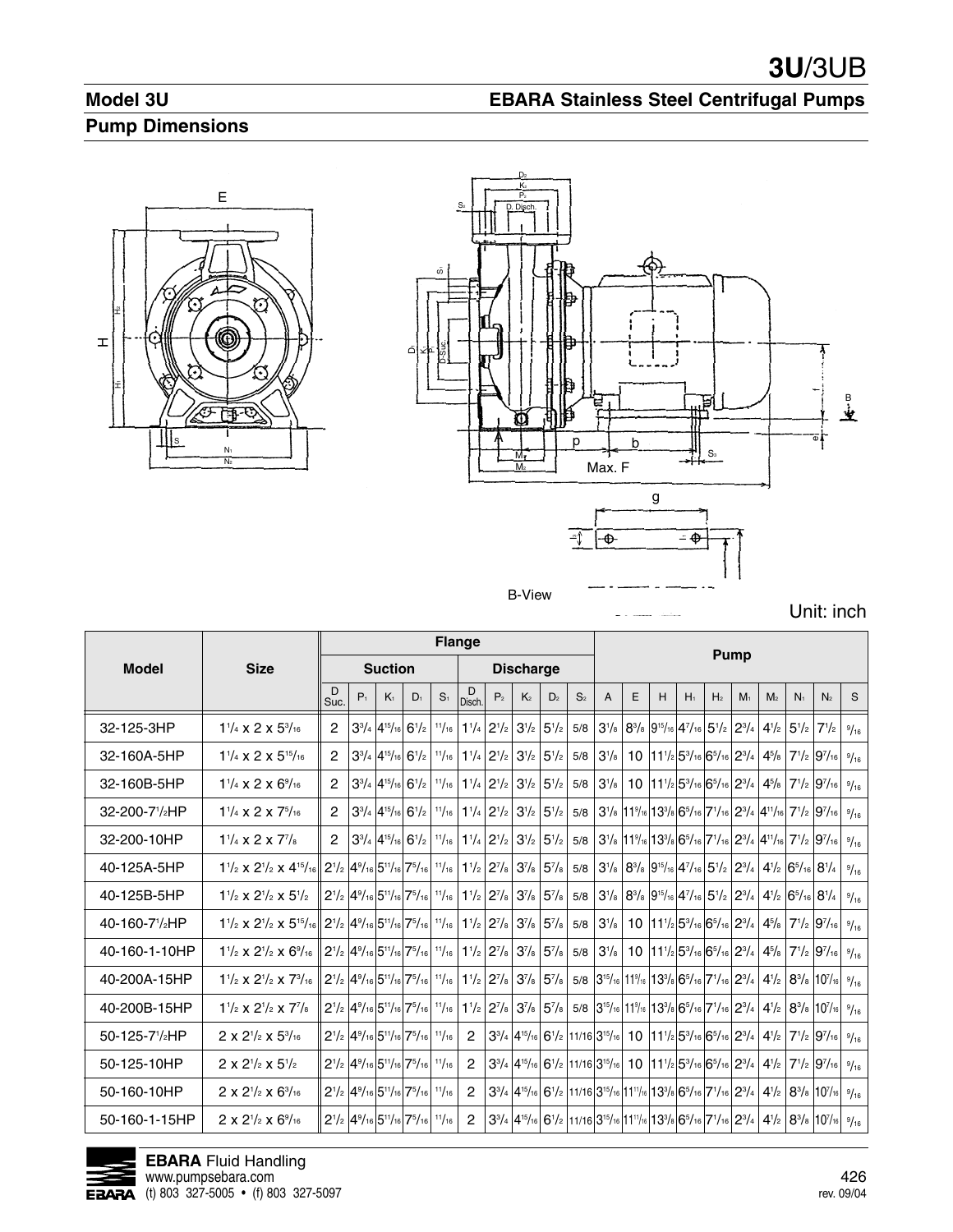**EBARA Stainless Steel Centrifugal Pumps**

# **Model 3U Pump Dimensions**

Unit: inch

|                        |                 |                |                 |              |                |                | <b>Motor</b>   |                |                 |                |                     |
|------------------------|-----------------|----------------|-----------------|--------------|----------------|----------------|----------------|----------------|-----------------|----------------|---------------------|
| <b>Model</b>           | <b>JM Frame</b> | b              | $\mathbf e$     | f            | g              | $\mathbf{I}_1$ | $\mathbf{I}_2$ | $\mathbf{I}_3$ | P               | S <sub>3</sub> | F                   |
| 32-125                 | 145JM           | 5              | 15/16           | $3^{1/2}$    | $5^{15}/_{16}$ | $5^{1}/2$      | $6^{1/2}$      | 1              | $6\frac{9}{16}$ | 11/32          | $18^{15}/_{16}$     |
|                        | 182JM           | $4^{1/2}$      | $-1/16$         | $4^{1}/_{2}$ | $6^{1/2}$      | $7^{1/2}$      | $8^{1/2}$      | 1              | $7^{3}/_{16}$   | 13/32          | $19^{3}/_{16}$      |
|                        | 182JM           | $4^{1}/_{2}$   | 11/16           | $4^{1}/_{2}$ | $6^{1/2}$      | $7^{1/2}$      | $8^{1/2}$      | $\mathbf{1}$   | $7^{3}/_{16}$   | 13/32          | $19^{3}/_{16}$      |
| 32-160 <sup>A</sup> /B | 184JM           | $5^{1}/2$      | 11/16           | $4^{1}/_{2}$ | $6^{1/2}$      | $7^{1/2}$      | $8^{1/2}$      | $\mathbf{1}$   | $7^{3}/_{16}$   | 13/32          | $20^{5}/\mathrm{s}$ |
|                        | 184JM           | $5^{1}/2$      | $1^{13}/_{16}$  | $4^{1}/_{2}$ | $6^{1/2}$      | $7^{1}/2$      | $8^{1/2}$      | 1              | $7^{3}/_{16}$   | 13/32          | $22^{1/8}$          |
| 32-200                 | 213JM           | $5^{1}/2$      | $1^{1/16}$      | $5^{1}/4$    | 8              | $8^{1/2}$      | $9^{1/2}$      | $\mathbf{1}$   | $8^{3}/_{16}$   | 13/32          | $20^{3}/4$          |
|                        | 215JM           | $\overline{7}$ | $1\frac{1}{16}$ | $5^{1}/4$    | 8              | $8^{1/2}$      | $9^{1/2}$      | $\mathbf{1}$   | $8^{3}/_{16}$   | 13/32          | $21\frac{7}{8}$     |
| 40-125 <sup>А</sup> /в | 182JM           | $4^{1/2}$      | $-1/16$         | $4^{1}/_{2}$ | $6^{1/2}$      | $7^{1/2}$      | $8^{1/2}$      | $\mathbf{1}$   | $7^{3}/_{16}$   | 13/32          | $19^{3}/_{16}$      |
|                        | 184JM           | $5^{1/2}$      | $-1/16$         | $4^{1}/_{2}$ | $6^{1/2}$      | $7^{1/2}$      | $8^{1/2}$      | $\mathbf{1}$   | $7^{3}/_{16}$   | 13/32          | $20^{3}/_{4}$       |
|                        | 184JM           | $5^{1/2}$      | 11/16           | $4^{1}/_{2}$ | $6^{1/2}$      | $7^{1/2}$      | $8^{1/2}$      | 1              | $7^{3}/_{16}$   | 13/32          | $22^{1/8}$          |
| 40-160                 | 213JM           | $5^{1/2}$      | $-1/16$         | $5^{1}/4$    | 8              | $8^{1/2}$      | $9^{1/2}$      | $\mathbf{1}$   | $8^{3}/_{16}$   | 13/32          | $20^{3/4}$          |
|                        | 215JM           | $\overline{7}$ | $-1/16$         | $5^{1}/4$    | 8              | $8^{1/2}$      | $9^{1/2}$      | $\mathbf{1}$   | $8^{3}/_{16}$   | 13/32          | $21\frac{7}{8}$     |
| 40-200                 | 215JM           | $\overline{7}$ | $1\frac{1}{16}$ | $5^{1}/4$    | 8              | $8^{1/2}$      | $9^{1/2}$      | $\mathbf{1}$   | $8^{3}/_{16}$   | 13/32          | $22^{11}/_{16}$     |
|                        | 184JM           | $5^{1}/2$      | 11/16           | $4^{1}/_{2}$ | $6^{1/2}$      | $7^{1}/2$      | $8^{1/2}$      | $\mathbf{1}$   | $7^{3}/_{16}$   | 13/32          | $22^{15}/_{16}$     |
| 50-125                 | 213JM           | $5^{1}/2$      | $-1/16$         | $5^{1}/4$    | 8              | $8^{1/2}$      | $9^{1/2}$      | $\mathbf{1}$   | $8^{3}/_{16}$   | 13/32          | $21\frac{9}{16}$    |
|                        | 215JM           | $\overline{7}$ | $-1/16$         | $5^{1}/4$    | 8              | $8^{1/2}$      | $9^{1/2}$      | $\mathbf{1}$   | $8^{3}/_{16}$   | 13/32          | $22^{11}/_{16}$     |
| 50-160                 | 213JM           | $5^{1}/2$      | $1\frac{1}{16}$ | $5^{1}/4$    | 8              | $8^{1/2}$      | $9\frac{1}{2}$ | 1              | $8^{3}/_{16}$   | 13/32          | $21\frac{9}{16}$    |
|                        | 215JM           | $\overline{7}$ | $1\frac{1}{16}$ | $5^{1}/4$    | 8              | $8^{1/2}$      | $9^{1/2}$      | 1              | $8^{3}/_{16}$   | 13/32          | $22^{11}/_{16}$     |

## **Remarks:**

1. "e" dimensions  $(-)$  means  $H<sub>1</sub>$  <f.

In this case, need distance piece under the pump.

2. "F" dimension indicate maximum dimension.

![](_page_27_Picture_8.jpeg)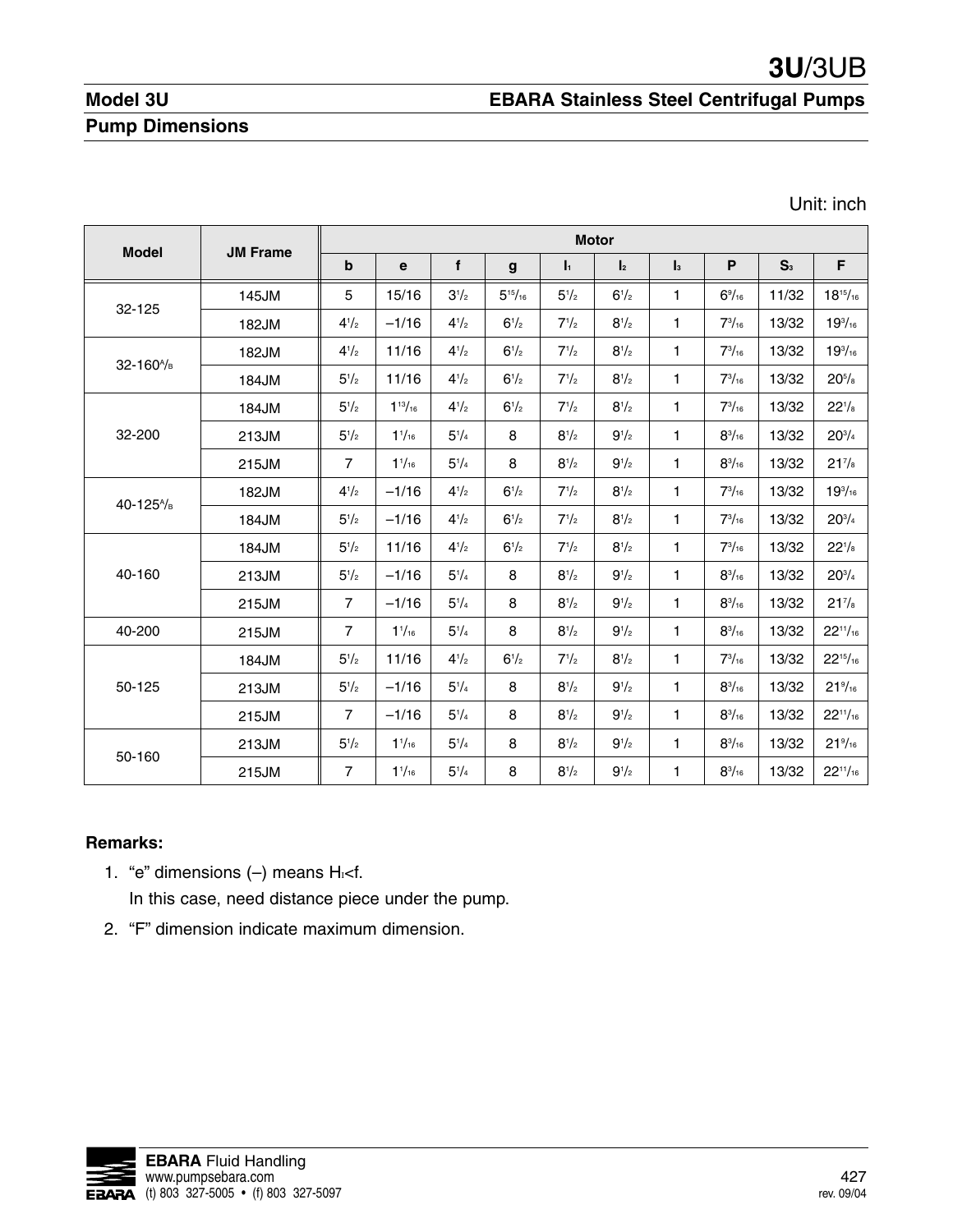**EBARA Stainless Steel Centrifugal Pumps**

# **Model 3UB**

# **Dimensions**

# **3UB Type 1**

![](_page_28_Figure_4.jpeg)

## **Dimensions: inch**

| <b>MODEL</b>                                                                                  | <b>SIZE</b>                                 | <b>TYPE</b> |     |                                                                                                                                               |  | $H_1$         | H <sub>2</sub> | $H_3$        | $H_4$      |                                               |            | $L_3$        | $M_{1}$      | M <sub>2</sub> | $N_1$        | N <sub>2</sub> | D                    | S    | $S_{3}$     |
|-----------------------------------------------------------------------------------------------|---------------------------------------------|-------------|-----|-----------------------------------------------------------------------------------------------------------------------------------------------|--|---------------|----------------|--------------|------------|-----------------------------------------------|------------|--------------|--------------|----------------|--------------|----------------|----------------------|------|-------------|
| 3U 65-125/7.5 $\frac{1}{2}$ 2 <sup>1</sup> / <sub>2</sub> x 3 x 4 <sup>7</sup> / <sub>8</sub> |                                             |             | 10. | $ 23^{3}/_{16} 9^{9}/_{16} 13^{3}/_{8} $                                                                                                      |  | $6^{5}/_{16}$ | $7^{1/16}$     | $5^{1}/_{4}$ |            | $1\frac{1}{16}$ 8 <sup>1</sup> / <sub>2</sub> | $10^{1/4}$ | $1^{3}/_{4}$ | $3^{3}/_{4}$ | $5^{1}/_{2}$   | $8^{3}/_{8}$ | 11             | $16\frac{9}{161}$    | 9/16 |             |
| 3U 65-125/10 $ 2^{1/2} \times 3 \times 5^{5/16} $                                             |                                             |             | 10. | $ 23^{3}/_{16} 9^{9}/_{16} 13^{3}/_{8} $                                                                                                      |  | $6^{5}/_{16}$ | $7^{1/16}$     | $5^{1/4}$    |            | $1\frac{1}{16}$ $8\frac{1}{2}$                | $10^{1/4}$ | $1^{3}/_{4}$ | $3^{3}/_{4}$ | $5^{1}/_{2}$   | $8^{3}/_8$   |                | $16\frac{9}{161}$    | 9/16 |             |
| 3U 65-160/10                                                                                  | $2\frac{1}{2} \times 3 \times 5\frac{3}{8}$ |             |     | $11\frac{5}{8}$ 23 <sup>3</sup> / <sub>16</sub> 9 <sup>9</sup> / <sub>16</sub> 14 <sup>3</sup> / <sub>16</sub> 6 <sup>5</sup> / <sub>16</sub> |  |               | $7^{7}/_8$     | $5^{1}/_{4}$ |            | $1\frac{1}{16}$ 8 <sup>1</sup> / <sub>2</sub> | $10^{1/4}$ | $1^{3}/_{4}$ | $3^{3}/_{4}$ | $5^{1}/_{2}$   | $8^{3}/_{8}$ |                | 16 <sup>9</sup> /161 | 9/16 |             |
| 3U 65-160/15                                                                                  | $2^{1/2} \times 3 \times 5^{7/8}$           |             |     | $11\frac{5}{8}$ 23 <sup>3</sup> / <sub>16</sub> 9 <sup>9</sup> / <sub>16</sub> 14 <sup>3</sup> / <sub>16</sub> 6 <sup>5</sup> / <sub>16</sub> |  |               | $7^{7}/_8$     | $5^{1/4}$    | $1^{1/16}$ | $8^{1/2}$                                     | $10^{1/4}$ | $1^{3}/_{4}$ | $3^{3}/_{4}$ | $5^{1}/_{2}$   | $8^{3}/_{8}$ |                | $16\frac{9}{16}$     | 9/16 | $^{1}/_{2}$ |

![](_page_28_Picture_7.jpeg)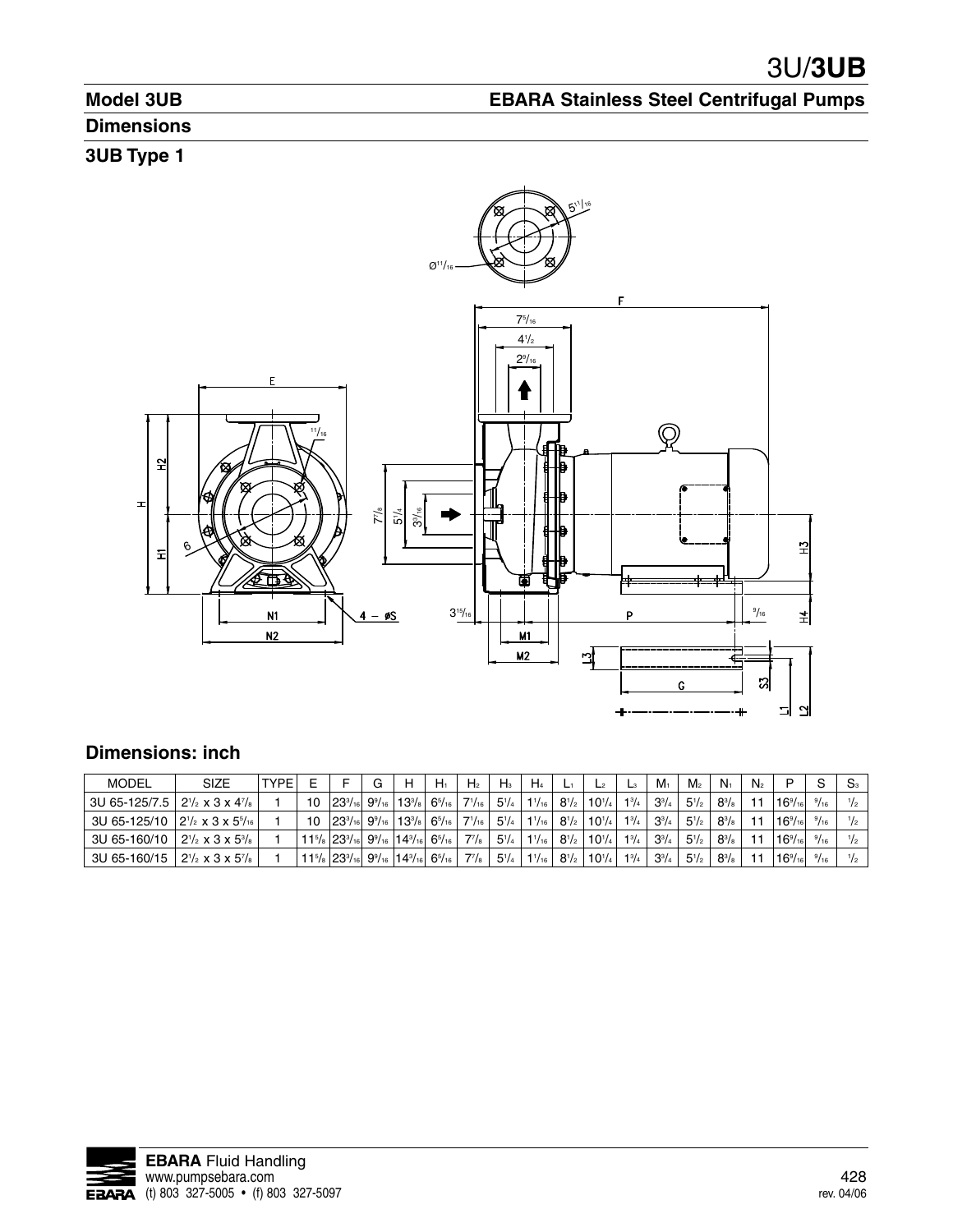**EBARA Stainless Steel Centrifugal Pumps**

# **Model 3UB**

# **Dimensions**

# **3UB Type 3**

![](_page_29_Figure_4.jpeg)

# **Dimensions: inch**

| <b>MODEL</b> | SIZE                               | <b>TYPE</b> | в           |            | G               | н                                    | $H_1$         | H <sub>2</sub>     | $H_3$     | H <sub>4</sub> |     | L <sup>2</sup>  | L <sub>3</sub> | $M_1$        | M <sub>2</sub> | $N_{1}$        | $N_{2}$         | D                                              | S    | S <sub>3</sub> |
|--------------|------------------------------------|-------------|-------------|------------|-----------------|--------------------------------------|---------------|--------------------|-----------|----------------|-----|-----------------|----------------|--------------|----------------|----------------|-----------------|------------------------------------------------|------|----------------|
| 3U 65-160/20 | $2^{1/2} \times 3 \times 6^{5/16}$ | 3           | 10          | $32^{3}/8$ | $11^{5}/_8$     | $14^{3}/_{16}$                       | $6^{5}/_{16}$ | $7^{7}/\!s$        | $6^{1/4}$ | 1/16           | 10  | $12^{3}/s$      | $2^{3}/8$      | $3^{3}/4$    | $5^{1/2}$      | $8^{3}/_{8}$   | 11              | $13^{13}/_{16}$                                | 9/16 | 17/32          |
| 3U 65-160/25 | $2^{1/2} \times 3 \times 6^{7/8}$  | 3           |             | 36         | $12^{13}/_{16}$ | $14^{7}/s$                           | $6^{5}/_{16}$ | $7^{7}/\!s$        |           | 11/16          | ا ا | $12^{3/4}$      | -              | $3^{3}/4$    | $4^{15}/_{16}$ | $8^{3}/_{8}$   | $11\frac{1}{8}$ | $13^{7}/_{8}$                                  | 9/16 | 17/32          |
| 3U 65-200/20 | $2^{1/2} \times 3 \times 6^{3/4}$  | 3           | $^{3}/_{4}$ | $32^{3}/s$ |                 | $13\frac{9}{16}$   $15\frac{15}{16}$ | $7^{1}/_{16}$ | $8^{7}/_{8}$       | $6^{1/4}$ | 13/16          | 10  | $12^{3}/s$      | $2^{3}/3$      | $3^{3}/4$    | $5^{1/2}$      |                |                 | $9^{13}/_{16}$   $12^{5}/_8$   $25^{13}/_{16}$ | 9/16 | 9/16           |
| 3U 65-200/25 | $2^{1/2} \times 3 \times 7^{1/16}$ | 3           |             | 36         | 13              | $15^{15}/_{16}$                      | $7^{1}/_{16}$ | $8^{7}/\mathrm{s}$ |           | $^{1}/_{16}$   | 11  | $12^{15}/_{16}$ | 115/16         | $3^{3}/_{4}$ | $5^{1/2}$      | $9^{13}/_{16}$ | $12^{5/8}$      | $13^{7/s}$ .                                   | 9/16 | 17/32          |
| 3U 65-200/30 | $2^{1/2} \times 3 \times 7^{1/2}$  | ۰           |             | 36         | 13              | $15^{15}/_{16}$                      | $7^{1}/_{16}$ | $8^{7}/_{8}$       |           | $^{1}/_{16}$   | ۱۱  | $12^{15}/_{16}$ | 115/16         | $3^{3}/_{4}$ | $5^{1/2}$      | $9^{13}/_{16}$ | $12^{5/8}$      | $13^{7}/s$                                     | 9/16 | 17/32          |

![](_page_29_Picture_7.jpeg)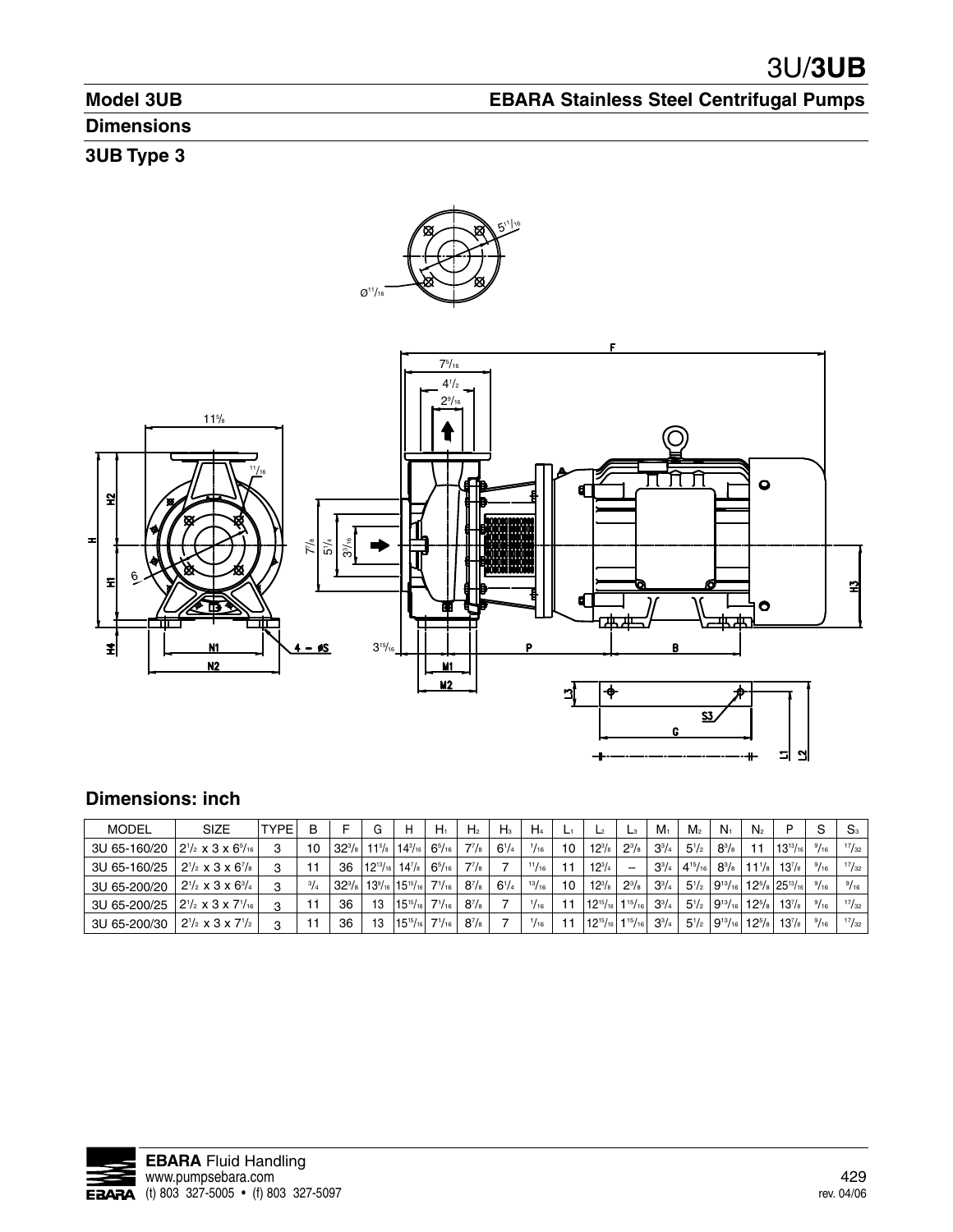## **Model 3U/3UB**

# **EBARA Stainless Steel Centrifugal Pumps**

## **Exploded View**

# **3U 3UB Type 1**

![](_page_30_Picture_5.jpeg)

| Part No.  | <b>Part Name</b>             | <b>Material</b> | No. for 1 Unit |
|-----------|------------------------------|-----------------|----------------|
| 001       | Casing                       | 304L Stainless  |                |
| 011       | Casing cover                 | 304L Stainless  |                |
| 018       | <b>Bracket</b>               | Cast Iron       |                |
| 021       | Impeller (3U)                | 304L Stainless  |                |
| 021       | Impeller (3UB)               | <b>Bronze</b>   |                |
| 039       | Key                          | 304L Stainless  |                |
| 041       | Shaft sleeve                 | 304L Stainless  |                |
| 111       | Mechanical seal              |                 |                |
| 115       | O-Ring                       | Viton           |                |
| $117 - 1$ | Gasket                       | <b>Nylon</b>    |                |
| $117 - 2$ | Gasket                       | Nylon           |                |
| $117-3$   | Gasket                       | <b>Nylon</b>    |                |
| 125       | Impeller Bolt                | 304L Stainless  |                |
| 160       | Motor support (not shown)    | <b>Steel</b>    | 1 set          |
| 212       | Plug                         | 304L Stainless  |                |
| 800       | Motor                        |                 |                |
|           | <b>Suction Flange Gasket</b> | Viton           |                |
|           | Discharge Flange Gasket      | Viton           |                |

![](_page_30_Picture_7.jpeg)